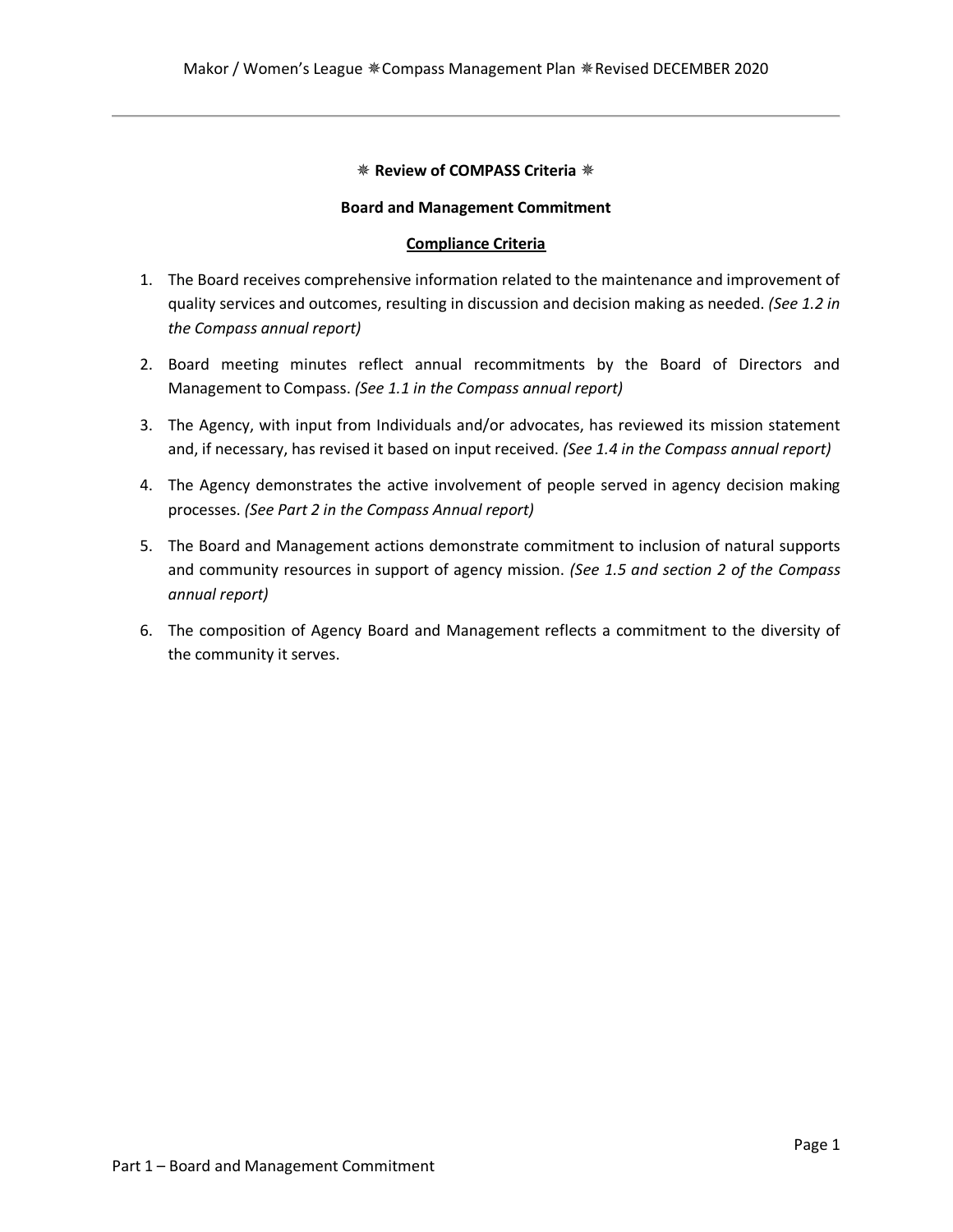#### MANAGEMENT PLAN PART 1

#### BOARD AND MANAGEMENT COMMITMENT

#### **Board and Management Commitment to Providing Quality Services through Compass**

#### 1.1 Board and Management commitment to Compass

Upon admission to the Compass program, the Agency's Board of Directors initially resolved to incorporate the values of Compass into the Agency's values.

The Board of Directors annually re-state, and document in minutes of their proceedings, the Agency's commitment to the COMPASS program and to uphold the standards on an ongoing basis,

The Agency is committed to upholding the values of COMPASS, and helping individuals achieve valued outcomes in the areas of home, relationships, health, productivity and promoting inclusion in the community. These values are reflected in the Agency's Mission Statement.

#### RESPONSIBILITY OF: BOARD OF DIRECTORS

#### 1.2 Reporting to the Board re: Compass

The Agency's Board of Directors meets, approximately 4 times per year. Among its other activities, the Board receives updates concerning COMPASS program activities, feedback from individuals served and comprehensive reporting by management and active discussion by Board members of issues relating to quality programming and services.

## RESPONSIBILITY: OF EXECUTIVE SECRETARY

#### 1.3 Board Meeting Minutes

Board meeting minutes document discussion on the above issues

#### RESPONSIBILITY OF: BOARD & EXECUTIVE SECRETARY

#### 1.4 Review of Mission Statement

Individuals served, the Agency's Board of Directors, Management, and staff review the Mission Statement and provide input concerning revisions, periodically, and, as needed.

# RESPONSIBILITY OF: ADMINISTRATION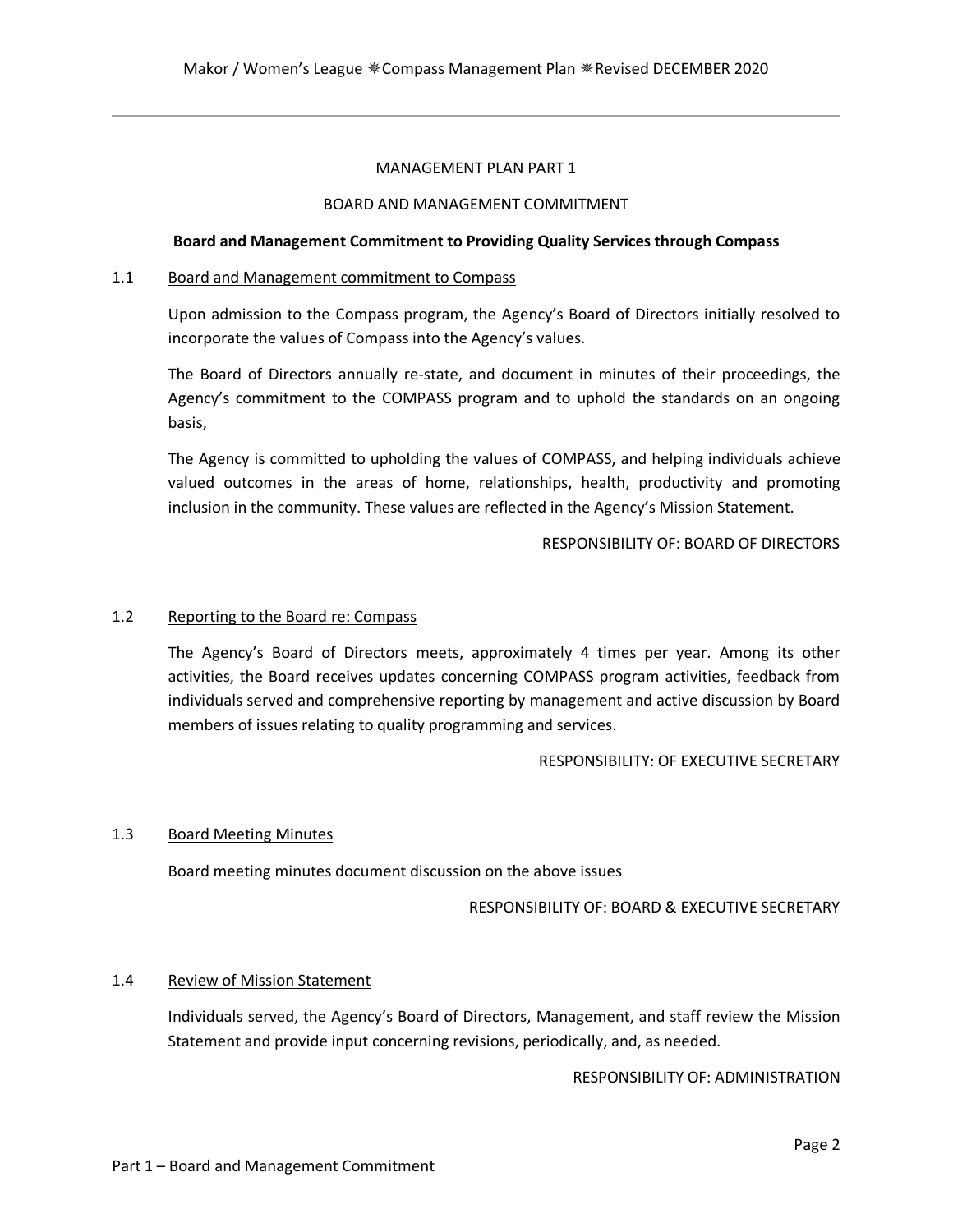#### 1.5 Participants' involvement in decision making

The Agency maintains systems to actively involve individuals served in the Agency's decision making processes.

*(Please refer to Section 2 for a comprehensive description of the systems for the participation of individuals served in Agency governance).*

#### RESPONSIBILITY OF: EXECUTIVE DIRECTOR & QA

#### 1.6 Commitment to inclusion of Natural Supports

The Agency's Board and Management are committed to actively promote individuals' connections with natural supports and the maximum use of community resources.

#### 1.7 Commitment to the diversity of the community served

The composition of the Agency's Board and reflects a commitment to the diversity of the community it serves.

#### 1.8 Text of current Mission Statement

The current text can be found on the Agency's website.

Makor Disability Services/Women's League Community Residences is a professional organization committed to the philosophy that every person, regardless of his or her level of ability, must be treated with the utmost dignity and respect. It is our belief that every person with intellectual and developmental challenges should be afforded the opportunity to maximize his or her functional, social and intellectual potential. This is accomplished through appropriate, individualized, person-centered programming. In addition, each person should be living in an atmosphere of acceptance, warmth, understanding, and security that upholds the rights of each individual and provides developmental opportunities both individually and as a member of the community. It is our belief that personal growth flows first from an improved sense of selfworth, and that all programming must be formulated toward this goal of self-actualization. All of Makor/WLCR's service environments continually encourage service participant choice and expression.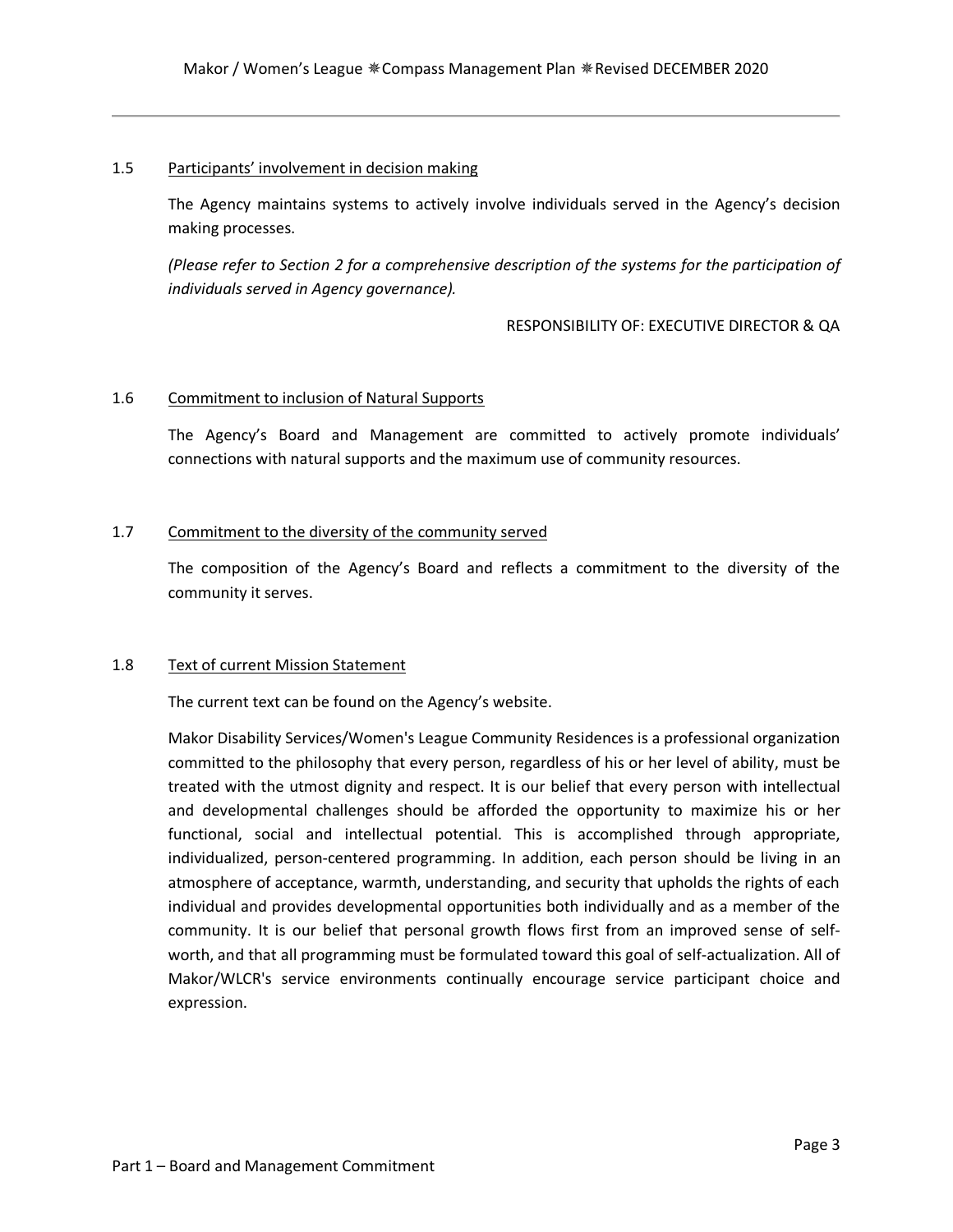# ✵ **Review of COMPASS Criteria** ✵

# **Management Plan**

- 1. Key, rights and mission-focused agency policies, procedures and activities are being implemented as described in the Management Plan.
- 2. The Management Plan must include means of communication with, and inclusion of input from, Individuals, natural supports / advocates as to:
	- a. the organization and its goals, and,
	- b. assessment of their satisfaction which results in making system changes.
- 3. The agency effectively communicates with, trains and enables its managers and staff to fulfill the Management Plan and agency Mission.
- 4. The Management Plan is reviewed and revised:
	- a. as agency goals are accomplished;
	- b. as agency priorities are reassessed;
	- c. per agency policy/procedures, and;
	- d. to be consistent with the goals, mission and objectives of OPWDD.
- 5. The Management Plan reflects agency commitment to natural supports and community resources in support of agency mission.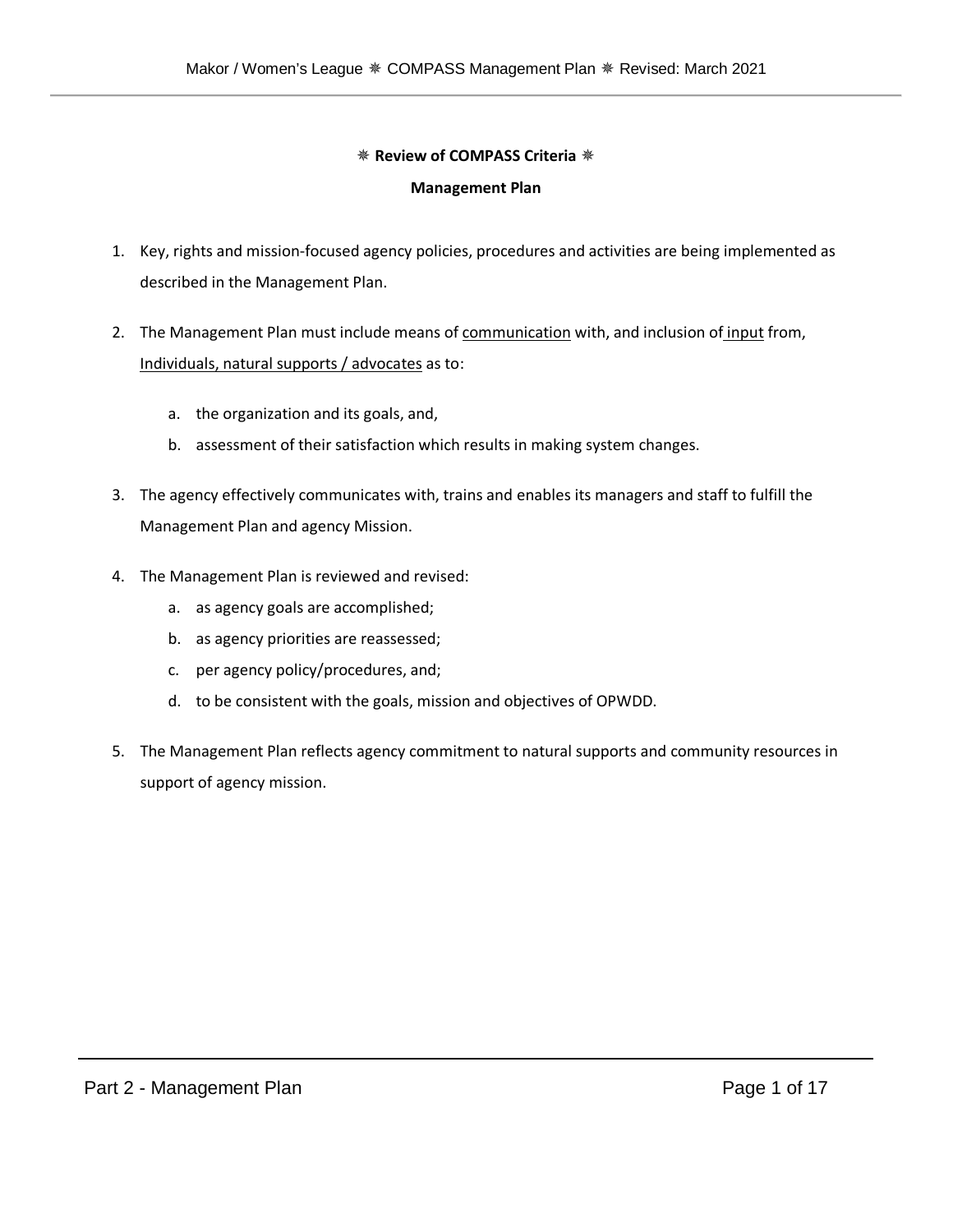# **Systems that Route Participant Input in Order to Improve Services**



**[1].** Input is collected from Service Participants via the CQL-POMs, QOL, and VOAA. Annual valued outcome data is analyzed and summarized in a report. Individuals participate in Consumer Councils and the Cutting Edge Committee, and are represented at a Board and Management meeting. The Board makes observations receives input via site visits. **[2]**. Dr. Glicksman collects input from the Cutting Edge Committee. Trained interviewers administer CQL-POMs and the QOL. QA collects data for the VOAA and input from Consumer Council. All data is relayed to Dr. Glicksman for analysis. Dr. Glicksman writes an annual report on the state of VOs and participant satisfaction in the Agency. **[3]** Information on Agency satisfaction & VOs is disseminated via the Compass Newsletter, Management meetings, Dr. Glicksman's written annual report and oral summary reports to Management and Board meetings for discussion. **[4]** This information is channeled to Administrators, Managers and the Board for discussion and consideration. **[5]** The objective for the resulting exchange of information is to promote improved services, new initiatives and more informed decision making.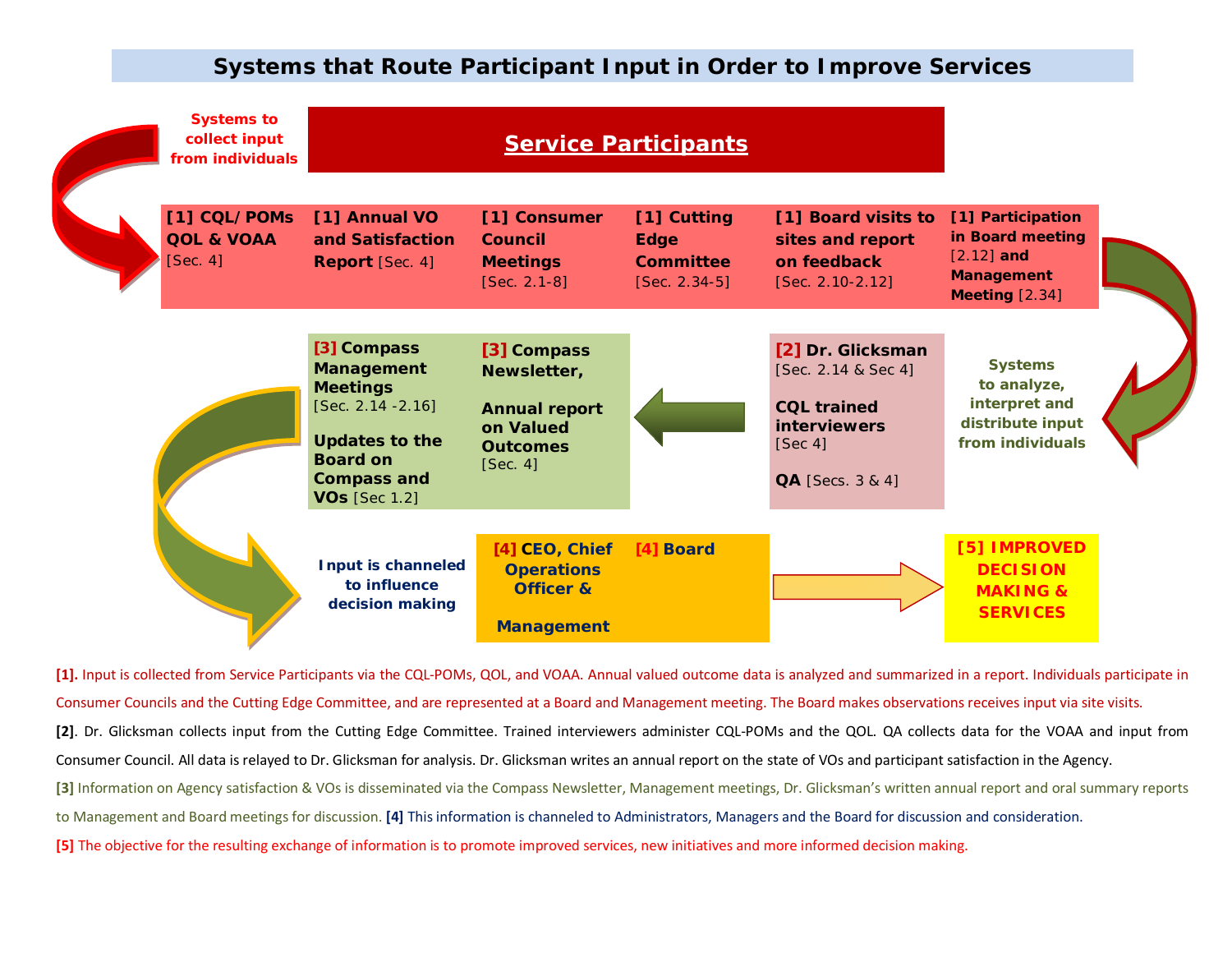★★ PART 2 - MANAGEMENT PLAN



# The Empowerment "House"

*This graphic illustrates the agency's systems, based on the Compass Management plan, which works to promote greater input and decision making by service participants in the Agency's operations and services. [Read from the top down, A-G]*

| <b>Management</b><br><b>Plan reference</b>     | Overview of Systems Promoting Service Participant Input and Decision Making                                                                                                                                                                                                                                                                               |
|------------------------------------------------|-----------------------------------------------------------------------------------------------------------------------------------------------------------------------------------------------------------------------------------------------------------------------------------------------------------------------------------------------------------|
| $\mathbf{A}$<br><b>Sections</b><br>$2.1 - 2.8$ | Consumer Council Meetings are organized at most IRAs to promote direct individual participation in<br>decision-making. In addition, the meetings are an opportunity for service participants to receive training<br>and counseling on how to appropriately and more effectively assert one's self concerning needs,<br>requests, issues and concerns.     |
| B<br>Sec. 2.9 and<br>sections 3 & 4            | The agency's self-survey process involves the participation of individuals' input through the use of<br>OPWDD survey tools and methods by QA. In addition, during the interview process that is part of the<br>survey, several measurement systems are used to gather and interpret participant feedback, e.g., the<br>VOAA, CQL/POMs, as well as the QOL |
| $\mathbf C$<br>Sec. 2.10--2.12                 | The Board visits residential sites and has direct contact with service participants. A service recipient<br>participates at a Board meeting. The Board receives updates on Compass activities and Quality<br>Improvement achievements.                                                                                                                    |
| D<br><b>Sections</b><br>$2.14 - 2.16$          | Management-level Compass meetings are a forum to disseminate participant input, share best<br>practices, and an opportunity for participant representatives to address Management.                                                                                                                                                                        |
| E<br>Sec. 2.17-2.29                            | Training systemically at all levels of the Agency, the Board, Management, DSP staff, individuals and<br>Families / Advocates is seen as a key to promote service participant empowerment.                                                                                                                                                                 |
| $\mathbf F$<br>Sec. 2.40--2.41                 | The "Cutting Edge Committee" is a regularly scheduled gathering of individuals and staff which meets<br>to discuss ideas for improved services and to give input to the Board and to Management                                                                                                                                                           |
| G                                              | Agency goals and news are shared with persons and their families at: person centered planning<br>meetings, via: Compass newsletters; by the agency's website and its social media platforms; at the<br>CEC meetings; and with routine visits of persons-supported to the Board of Directors.                                                              |
| $\bf H$<br>Section 5                           | The agency's Management plan provides Quality Improvement initiatives, in part, based on positive<br>participant response and requests                                                                                                                                                                                                                    |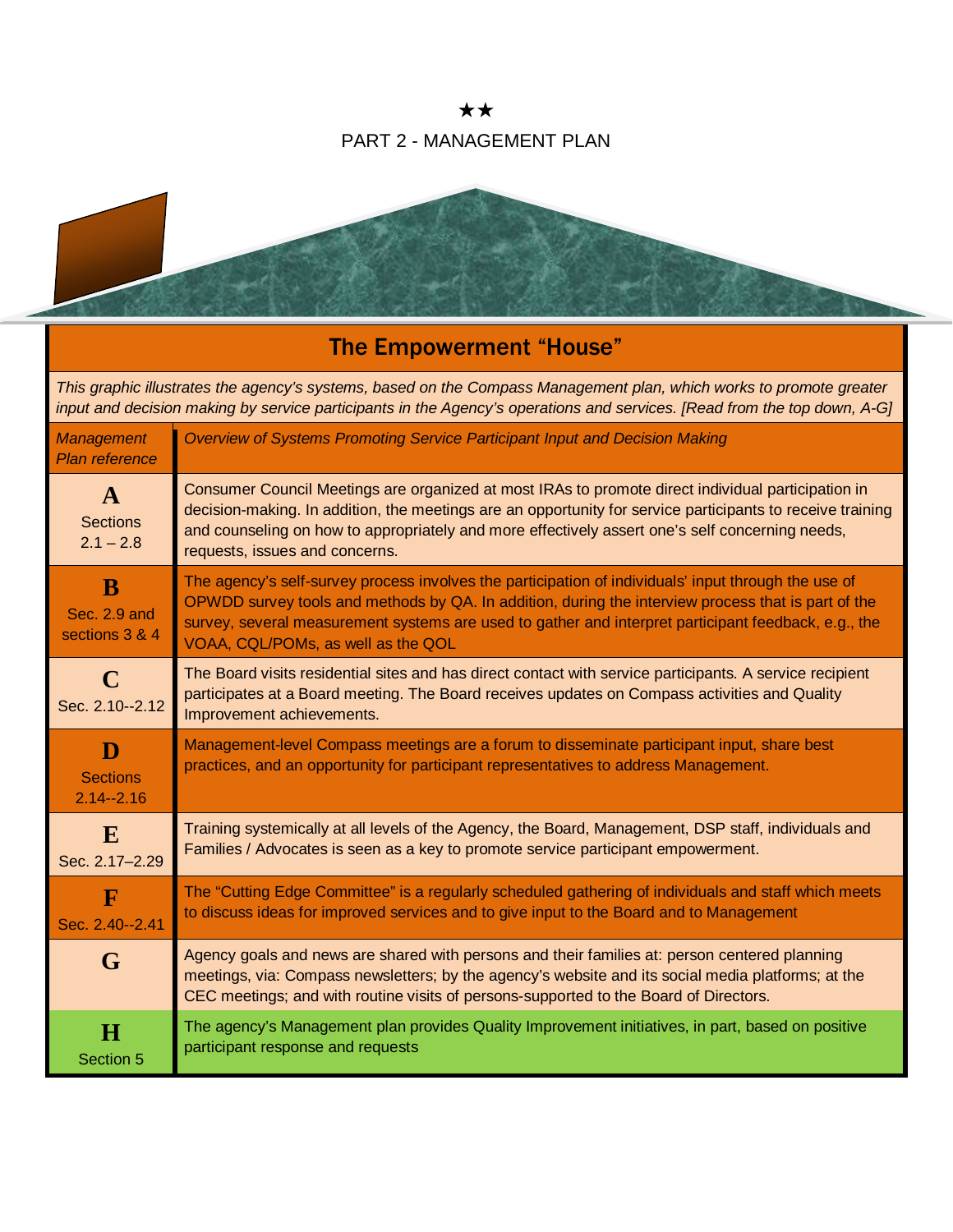## MANAGEMENT PLAN PART 2

#### COMPASS MANAGEMENT PLAN

Participant Input Regarding Services

## **2.1 A System for Participant Feedback and Training**

Consumer Council Meetings are organized in each IRA and meet, quarterly. *(Changed as of March 2021. Previously CCM meetings were expected about nine times per year).* The main function of this system is to promote individual participation in decision-making. The standing agenda of each council is to generate ideas, suggestions and recommendations for the addition, deletion or modification of services, as well as, to make decisions on important issues. In addition, the CCM meeting is an opportunity for service participants to receive training (in the form of discussion and counseling) concerning needs, issues, concerns and skills relevant to the issues at hand. Residence managers are responsible to facilitate individuals' participation (see 2.4), document their feedback and training, or assign a capable individual to do so. However, this format is not required where a formal meeting setting would be burdensome or stressful for service participants. In such cases, the direct, routine communication between the individuals, DSP staff, managers, etc., are the primary means of eliciting feedback.

RESPONSIBILITY OF: MANAGERS, CCM FACILITATORS

#### **2.2 Which Programs have Consumer Councils?**

There are Consumer Councils at the Agency's IRAs: Crown Heights (554), Seagate (4022), 1380 downstairs, 1380 upstairs, 1386, 798, 820, Foster Avenue, 654 downstairs, 654 upstairs, 622, 674 downstairs, 674 upstairs, 511, 477, Dahill Road downstairs, Dahill Road upstairs, 1556, 1850 East 23<sup>rd</sup>, 1730 East 27<sup>th</sup>, 461 3<sup>rd</sup> floor, Quentin Rd., and E.  $60<sup>th</sup>$  Pl.

The exception described above, at the end of paragraph 2.1, applies specifically to the IRAs located at 461  $2^{nd}$ floor, 4217, as well as the service recipients who live at home (e.g., who receive, Community Habilitation, Group Day Hab, or CBR [SEMP]). The means to elicit feedback in these settings is to conduct satisfaction surveys (CQL/QOL) with a sample of these participants. (See Section 4).

RESPONSIBILITY OF: QA & MANAGERS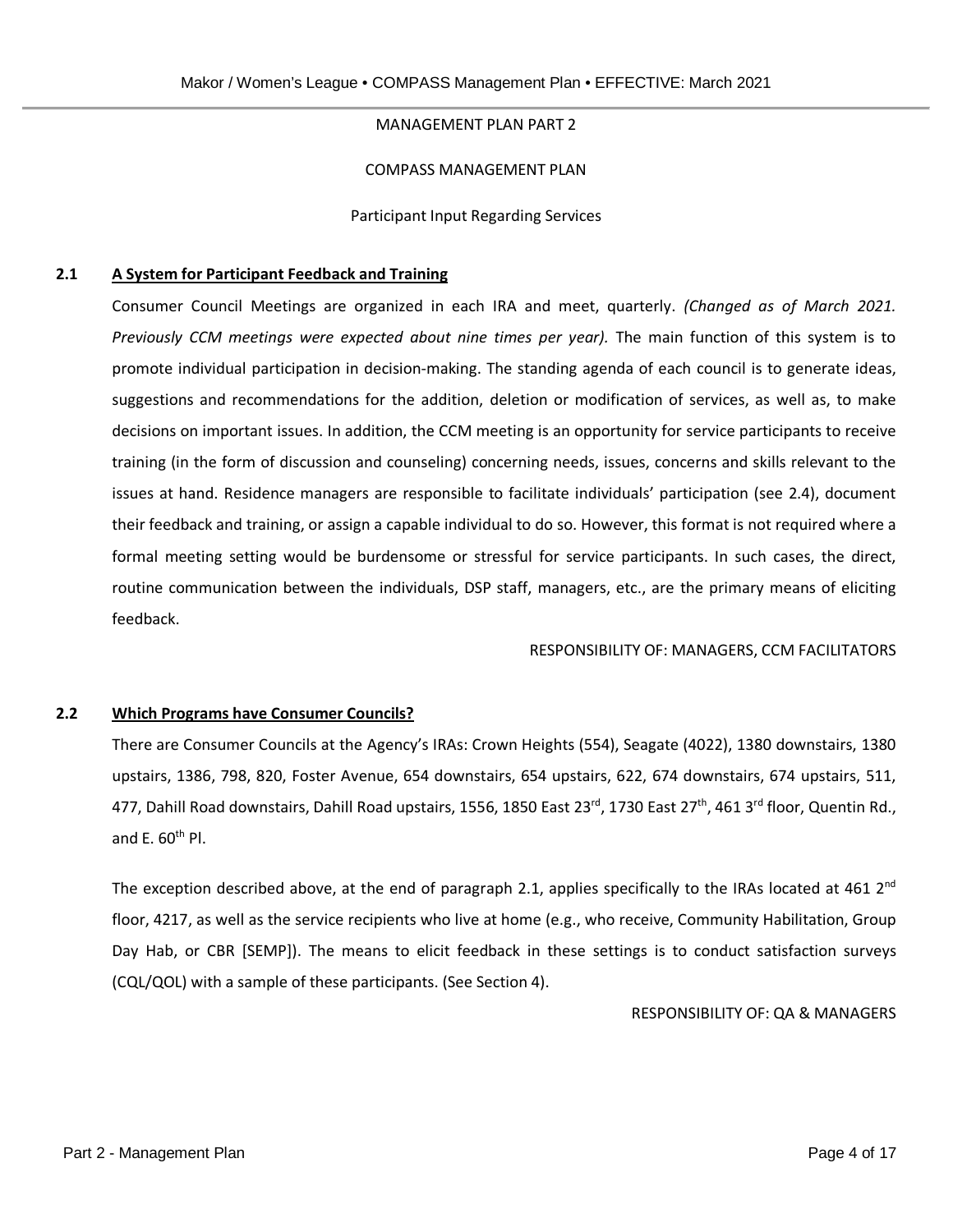# **2.3 How Consumer Councils Operate -- Facilitation**

Consumer Council Meetings are hosted by a facilitator whose role is to facilitate individual "Participation." The residence manager or another designated person serves as facilitator. If requested, a service participant can run the meeting(s).

#### RESPONSIBILITY OF: MANAGEMENT

#### **2.4 How Consumer Councils Operate – Participation & Feedback**

"Participation" means that, with or without assistance, service participants will by any means, express their preferences about any subject. Service participants who are unable to communicate will be assigned DSP staff who will advocate on their behalf at the Consumer Council meetings (based on their knowledge of the individual). As much as possible, DSP staff, management, and the Agency will use this information to modify and enhance services to the service participants.

#### RESPONSIBILITY OF: MANAGEMENT

#### **2.5 How Consumer Councils Operate – Response to Feedback**

If possible, CCM facilitators and/or managers will attempt to meet or respond to service participants' requests or comments at the time of the council meeting. All requests and suggestions will be addressed at the council meeting: those that can be reasonably met will be implemented; and those that are not as simple to address will be given thoughtful and creative consideration. When the nature of a request indicates a need for individual training and information, the facilitator will provide it at the meeting or soon afterward. Any issue discussed with individuals that is deemed appropriate for clinical consultation will be discussed with the Agency's Clinical Director.

#### RESPONSIBILITY OF: MANAGEMENT

# **2.6 How Consumer Councils Operate -- Documentation**

CCMs have written minutes. The minutes summarize the service participants' input, requests, or proposals and how the facilitator proposed to meet it or to respond. In addition, the meeting minutes document any service participant training provided during the meeting. A form, specifically designed for this purpose, is distributed for use by QA. The form is revised on an as needed basis, based on input by its users.

RESPONSIBILITY OF: MANAGERS & QA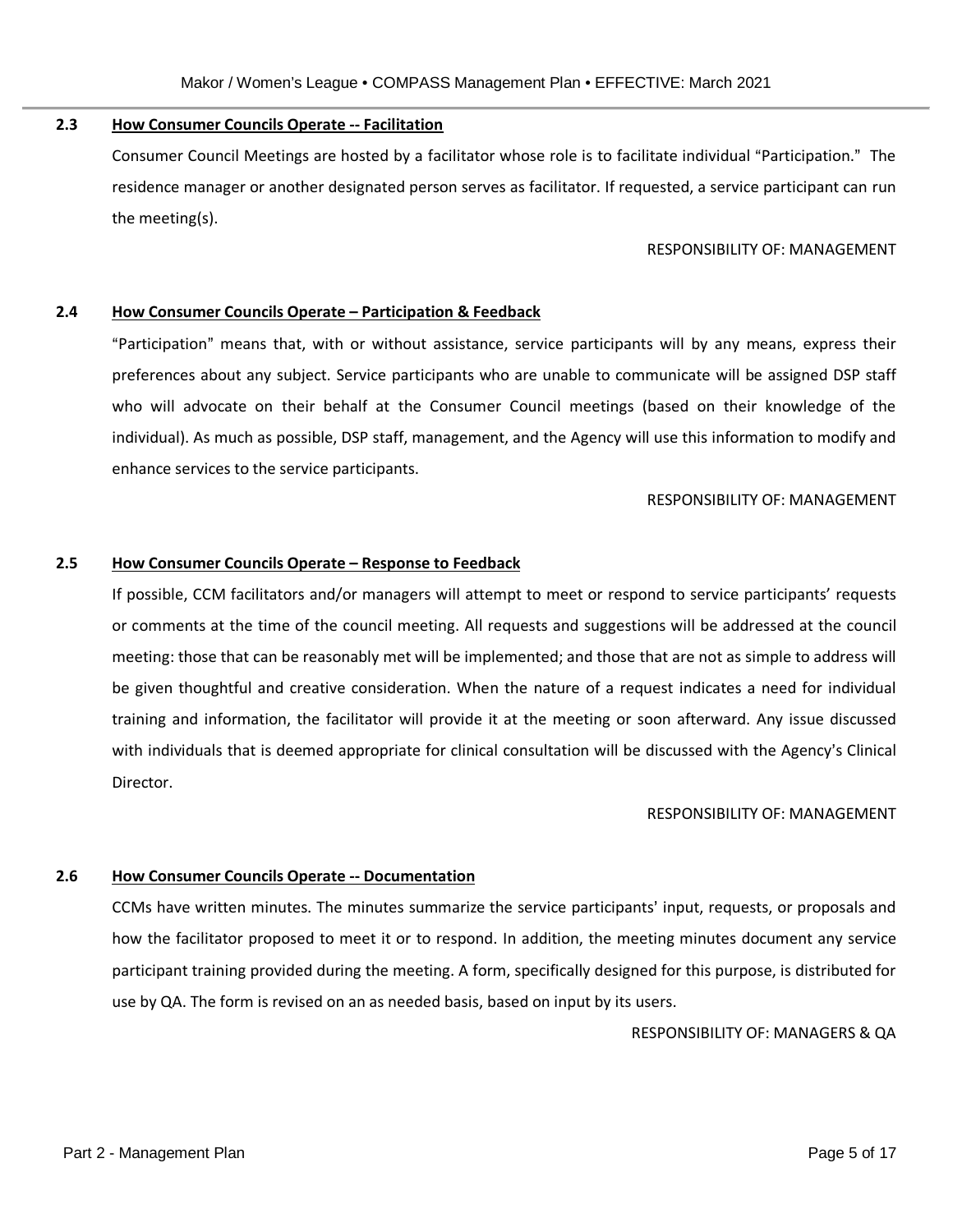# **2.7 Participant Input is Not Limited to Council Meetings**

Service participants have regular access to their site Residence Managers, DSP staff and Care Managers to state their needs and preferences, or to voice grievances, and do not have to wait until formal meetings to do so.

RESPONSIBILITY OF: MANAGERS

## **2.8 Collecting and Disseminating Input from Consumer Councils**

CCM minutes are collected by QA and are reviewed and summarized by Dr. Stephen Glicksman. The feedback is highlighted at Managers' meetings and Board meetings by Dr. Glicksman. A monthly newsletter, "Compass Directions" is produced by Dr. Glicksman, which serves as one of several different means of distributing feedback. The newsletter is distributed to the attendees at the monthly Compass Managers Meetings, as well as to Managers, supervisors and Administrators.

#### RESPONSIBILITY OF: QA & STEPHEN GLICKSMAN

## *Participant Input and Quality Assurance*

#### **2.9 Inclusion of Individuals' Input in the Self Survey Process**

Service participants will participate in the QA survey of his/her residential site. It is the responsibility of QA staff to implement this, in a manner consistent with the OPWDD audit tools which are utilized for QA audits (See Sections 3 and 4).

RESPONSIBILITY OF: QA

# *Participant Input and the Board of Directors*

#### **2.10 Purpose of Board Site Visits**

Members of the Board of Directors visit various residential sites, about 4 times a year to provide service participants with direct access to the Board. During these visits, Board members observe the site, the service participants and DSP staff and record their observations. In addition, Board members interview service participants and elicit feedback on a variety of issues concerning satisfaction with services. This information is shared with QA. Recommendations by Board members and feedback by service participants are acted upon by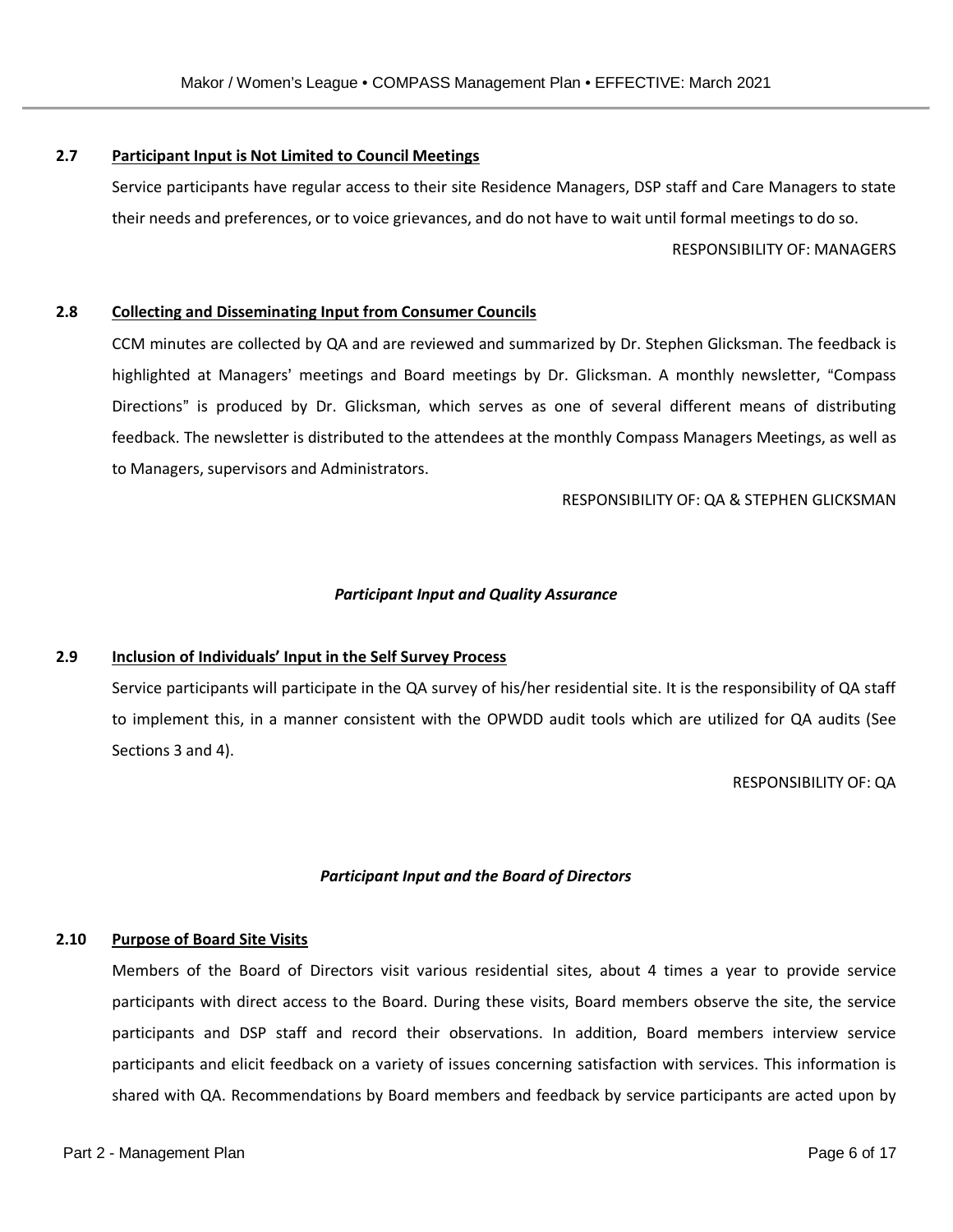administration and management. QA monitors this process and reports on implementation of any recommendations.

#### RESPONSIBILITY OF: BOARD & QA

#### **2.11 Record of Board's Observations & Feedback**

Information recorded by the Board member during a site visit includes: the DSP staff-to-service participant ratio, service participants' appearance, condition of physical plant, service participants' activities, summary of the Board members' discussion with service participants; satisfaction on a series of issues, e.g., living arrangements, day program or work placement, roommates, recreational activities, ease of access and use of personal funds; what changes would service participants most like to see happen in reference to the above; do service participants feel respected by DSP staff; do service participants feel that their opinions are valued; what type of complaints are voiced by service participants and how were they addressed by DSP staff; overall impression and additional comments, if any. This information is formatted on a form provided by the administrative office to the Board.

RESPONSIBILITY OF: BOARD & QA

#### **2.12 How Participants Influence the Board's Decisions**

The Agency's Board of Directors places the highest value on providing quality care and treatment to those served by the Agency, and, naturally, considers how their decisions may affect service participants. At the same time, the Agency also values service participant input and seeks opportunities to empower participants to be involved in a meaningful way in the Board's decision-making process. These objectives are accomplished by virtue of the Board's direct contacts with service participants at site visits and information routinely reported about COMPASS activities, i.e., feedback from Consumer Councils, the Cutting Edge Committee, reports on Valued Outcome Achievement and CQL/Satisfaction assessment results, as well as attendance of a representative of the CEC (when available) at Board meetings.

RESPONSIBILITY OF: BOARD, DR. GLICKSMAN & CHIEF EXECUTIVE OFFICER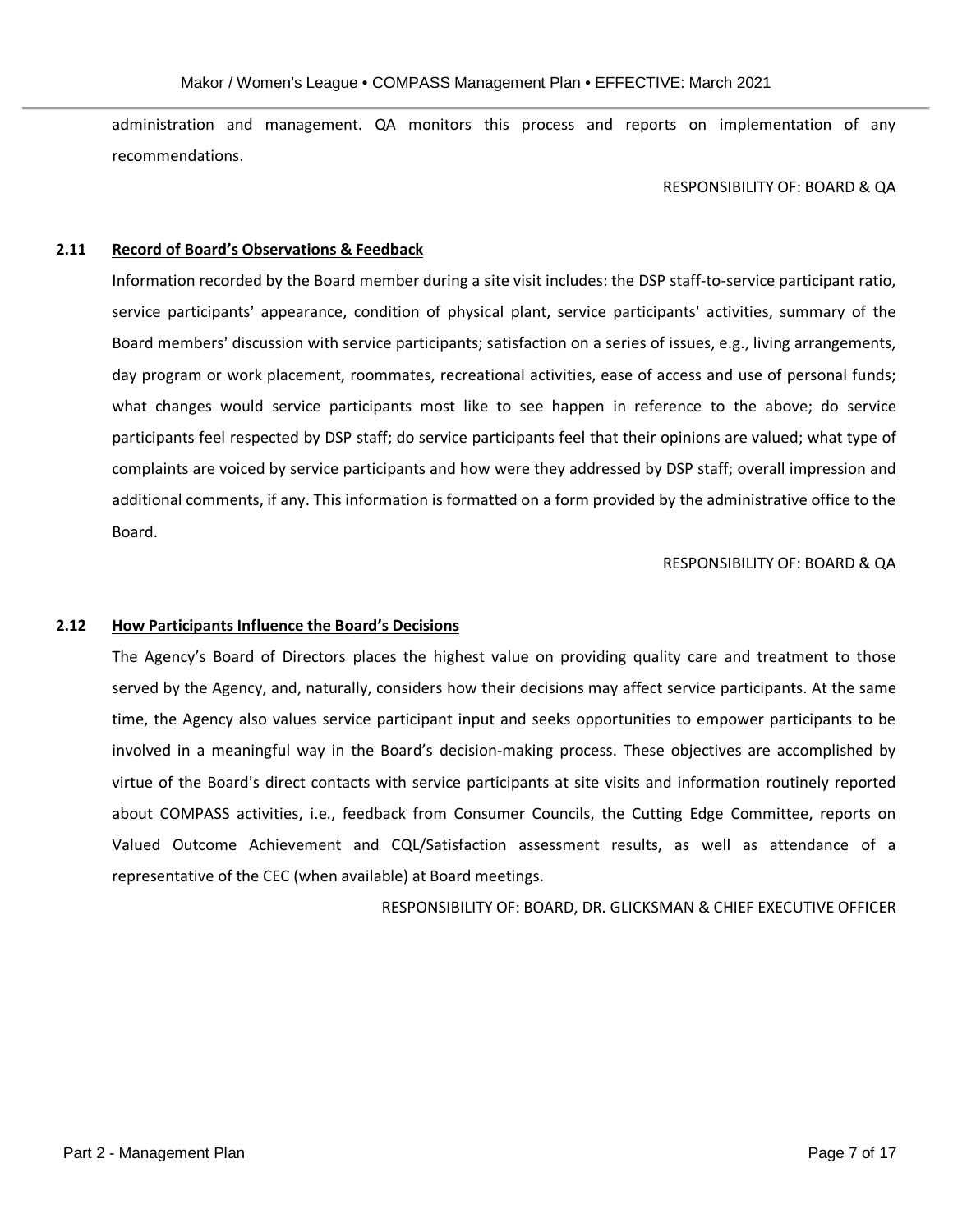#### *Participant Input and Management*

#### **2.13 Systems to Support Participant Input to Management**

Service participants are being empowered to be more actively involved in Management's decision-making process via Consumer Council Meetings and the Cutting Edge Committee.

RESPONSIBILITY OF: MANAGEMENT AND DR. GLICKSMAN

#### **2.14 How Participants Influence the Management's Decisions**

To facilitate dissemination of participant input throughout the management level of the Agency, administrators, managers and representatives of the various residential sites and programs meet, approximately, nine times per year, to review and exchange notable examples of participant input, Consumerism, examples of 'Best Practices', as well as to discuss other issues concerning management. In addition, the meeting is an opportunity (subject to availability) for a participant who is a member of the Cutting Edge Committee to present feedback directly, as well as to participate in decision making, as appropriate.

RESPONSIBILITY OF: ADMINISTRATION, MANAGEMENT AND QA

#### **2.15 Preparing for the Management Meeting**

QA works on collecting issues for the Management meeting agendas. The agenda of the meetings include one or more of the following: highlights of the more notable activities of the CCMs, a review of best practices (I.e., strategies to promote implementation of consumer choice, individualized services, independence, and productivity); presentations of service participants' requests that presented challenging issues or which resulted in an innovative solution, review of the COMPASS Management plan, Mission Statement, quality improvement goal issues and progress, QA issues, and training presentations. Minutes of the meeting are taken and distributed to management.

RESPONSIBILITY OF: ADMINISTRATION, DR. GLICKSMAN & QA

#### **2.16 Disseminating Information from Management Meetings**

Information discussed at management meetings is summarized and reviewed at Board meetings for their consideration when making decisions. In addition, information from Management meetings is transmitted to DSP staff, as appropriate.

RESPONSIBILITY OF: ADMINISTRATION, MANAGEMENT & DR. GLICKSMAN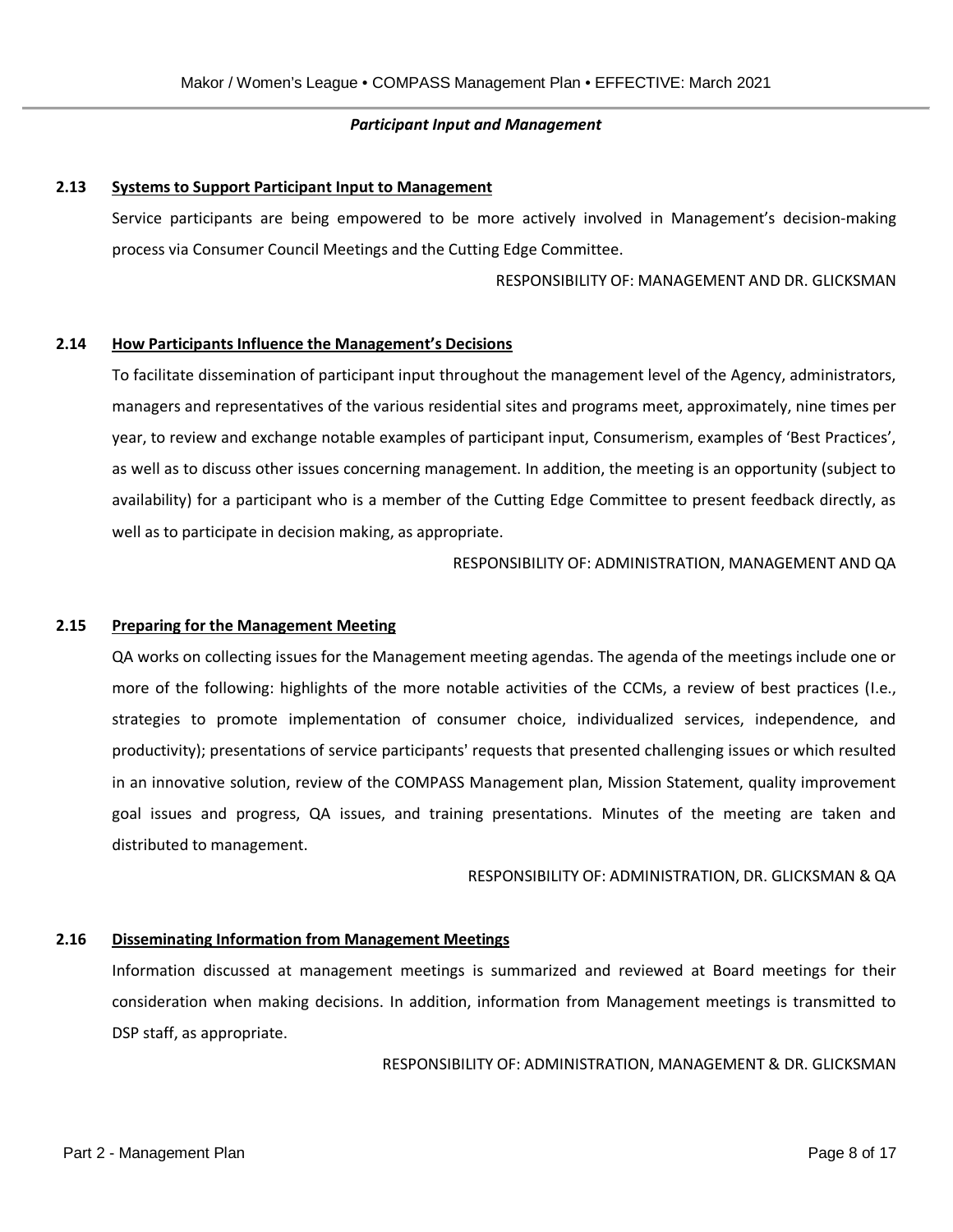#### *Empowerment through Learning*

#### **2.17 Coordination of Training**

One of the objectives of the Management Plan is to promote service participant empowerment through enhanced training. To facilitate this objective, the Training Coordinator and QA are responsible for monitoring the progress of training activities across the Agency for DSP staff, management and Board members.

RESPONSIBILITY OF: TRAINING COORDINATOR & QA

#### **2.18 Role of QA in Monitoring Training**

Through the QA survey process, QA staff monitor staff training in topics required by regulation, i.e., the topics mandated by 633.8, OSHA, HIPAA privacy rules, Corporate Compliance, compliance with ADM 2014-3 and other applicable regulations or Agency policies. QA staff also monitor DSP staff training in the concepts of consumerism, empowerment and choice, and the values of COMPASS, through DSP staff interviews during the survey process and by review of the COMPASS Management Plan, annually (see below 2.25).

RESPONSIBILITY OF: QA

#### **2.19 Enhancement Training for DSP Staff**

The Training Coordinator monitors to ensure that new DSP staff participate in the Agency's enhancement training curriculum. The Training Coordinator monitors the progress of this training Agency-wide, identifies where the need for this training exists, and summarizes the progress of this training. Incentives are provided for DSP staff attendance and active participation. The Training Coordinator works with management to ensure that as many new DSP staff as possible take advantage of these training opportunities.

RESPONSIBILITY OF: TRAINING COORDINATOR

#### **2.20 DSP Staff Enhancement Training Curriculum**

The Chief Executive Officer, Chief Operations Officer, and Training Coordinator collaborate to develop and modify the Compass training curriculum for new DSP staff and supervisors. The training sessions consist of a multi part series of lectures which promote concepts important to COMPASS. The topics illustrate the concepts of consumerism, empowerment and choice and the values of COMPASS.

> RESPONSIBILITY OF: CHIEF EXECUTIVE OFFICER, CHIEF OPERATIONS OFFICER, & TRAINING COORDINATOR

#### **2.21 Reviewing Results of Annual Enhancement Training**

#### Part 2 - Management Plan Page 9 of 17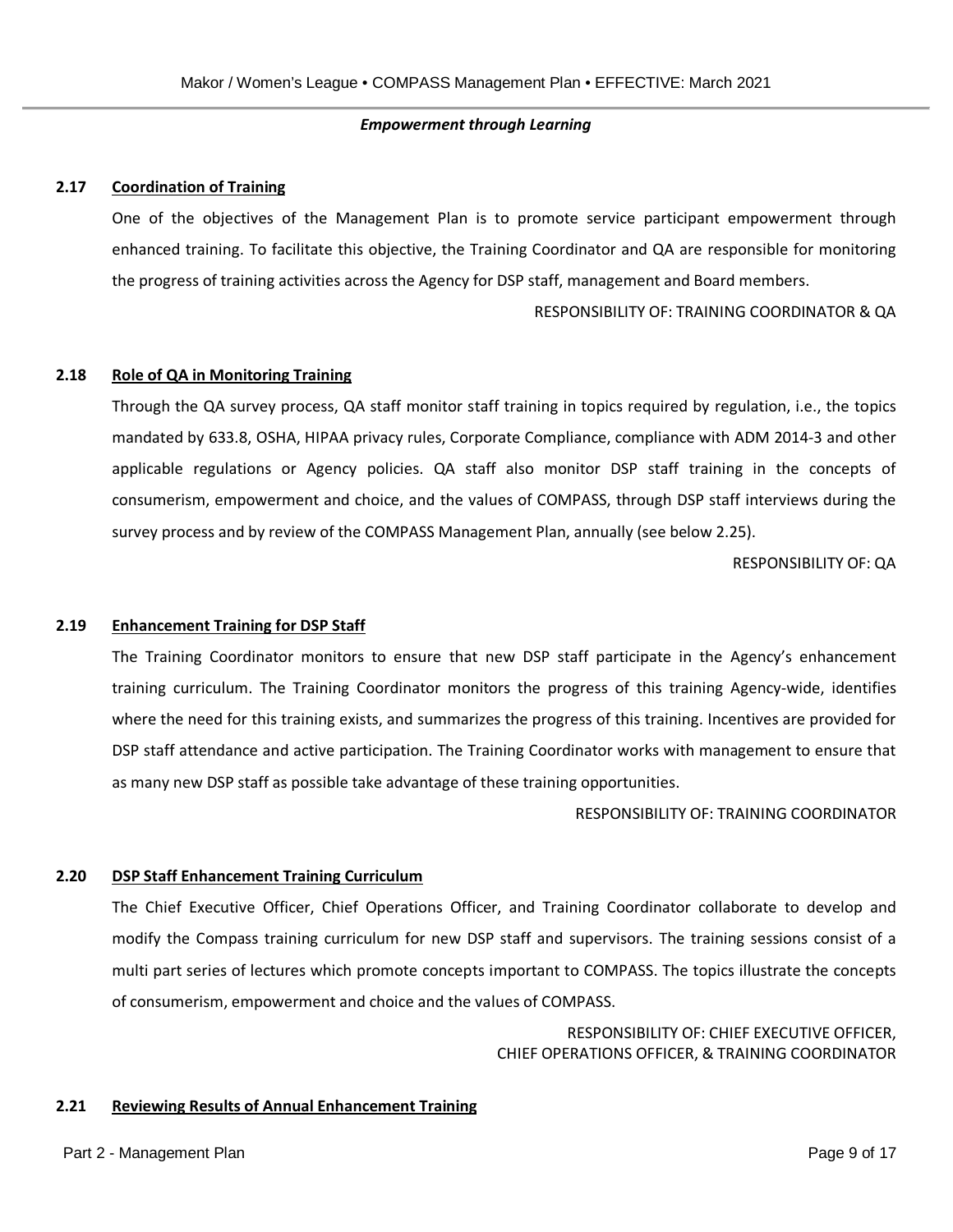The Training Director reports annually to individual managers, the Chief Operations Officer and the Chief Executive Officer regarding the numbers of DSP staff who have completed Compass training.

RESPONSIBILITY OF: TRAINING DIRECTOR

#### **2.22 Special Training Presentations for Administrators & Management**

At the discretion of the Chief Executive Officer, Chief Operations Officer, Training Director or QA, special speakers or special training presentations can be arranged for DSP staff or management.

> RESPONSIBILITY OF: CHIEF EXECUTIVE OFFICER, CHIEF OPERATIONS OFFICER, TRAINING COORDINATOR OR QA

## **2.23 Board Training in the Values of Compass**

The Chief Executive Officer and Dr. Glicksman monitor to ensure that there is training for Board Members in topics relating to consumerism, empowerment and choice and the values of COMPASS.

RESPONSIBILITY OF: CHIEF EXECUTIVE OFFICER & DR. GLICKSMAN

# **2.24 Review of Training as Part of Management Plan Review**

The yearly review of the COMPASS Management Plan will include a review of its COMPASS training component (as part of the annual review of the Management Plan)

RESPONSIBILITY OF: QA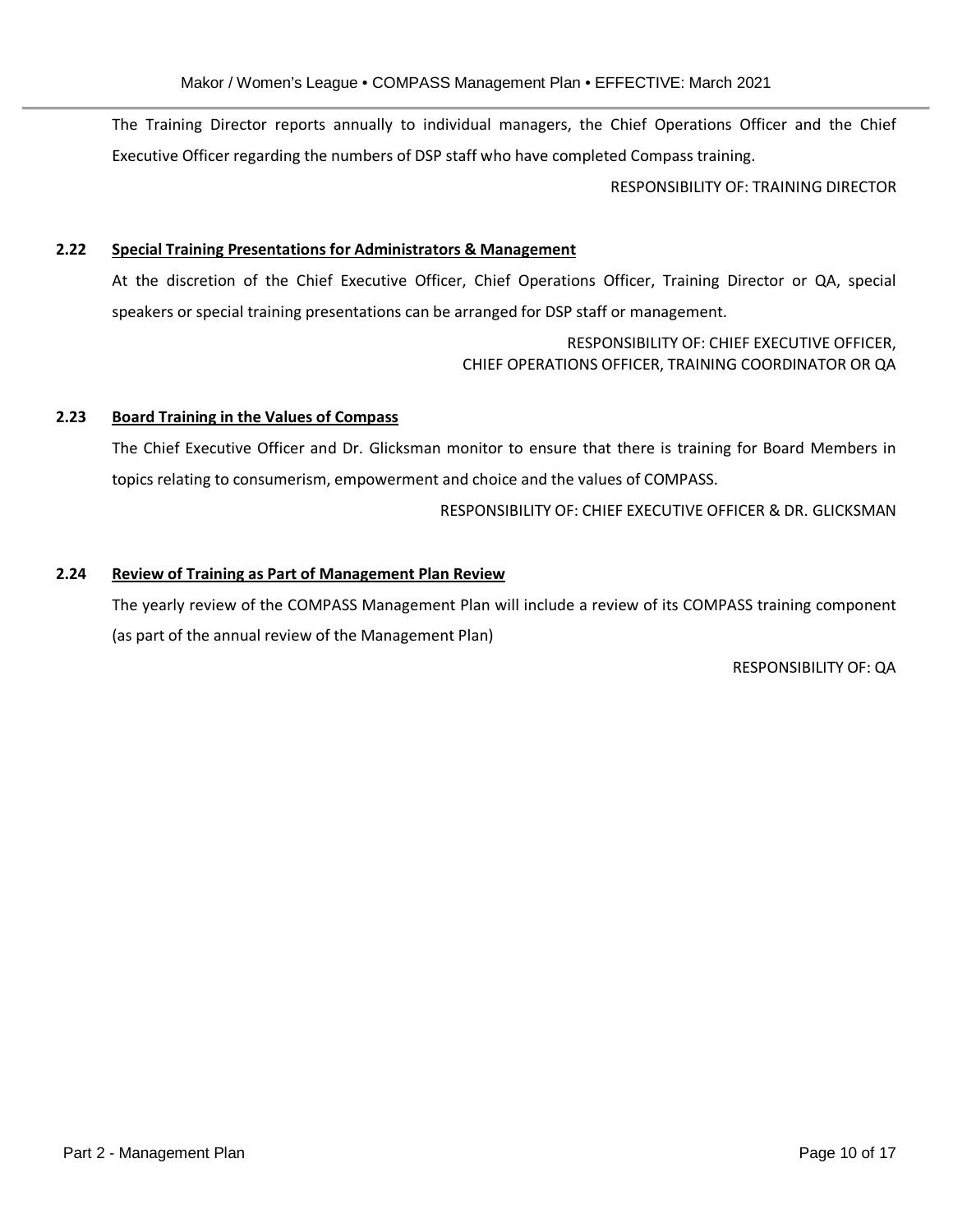

*and staff will ultimately lead to greater participant empowerment, as explained in Section 2.*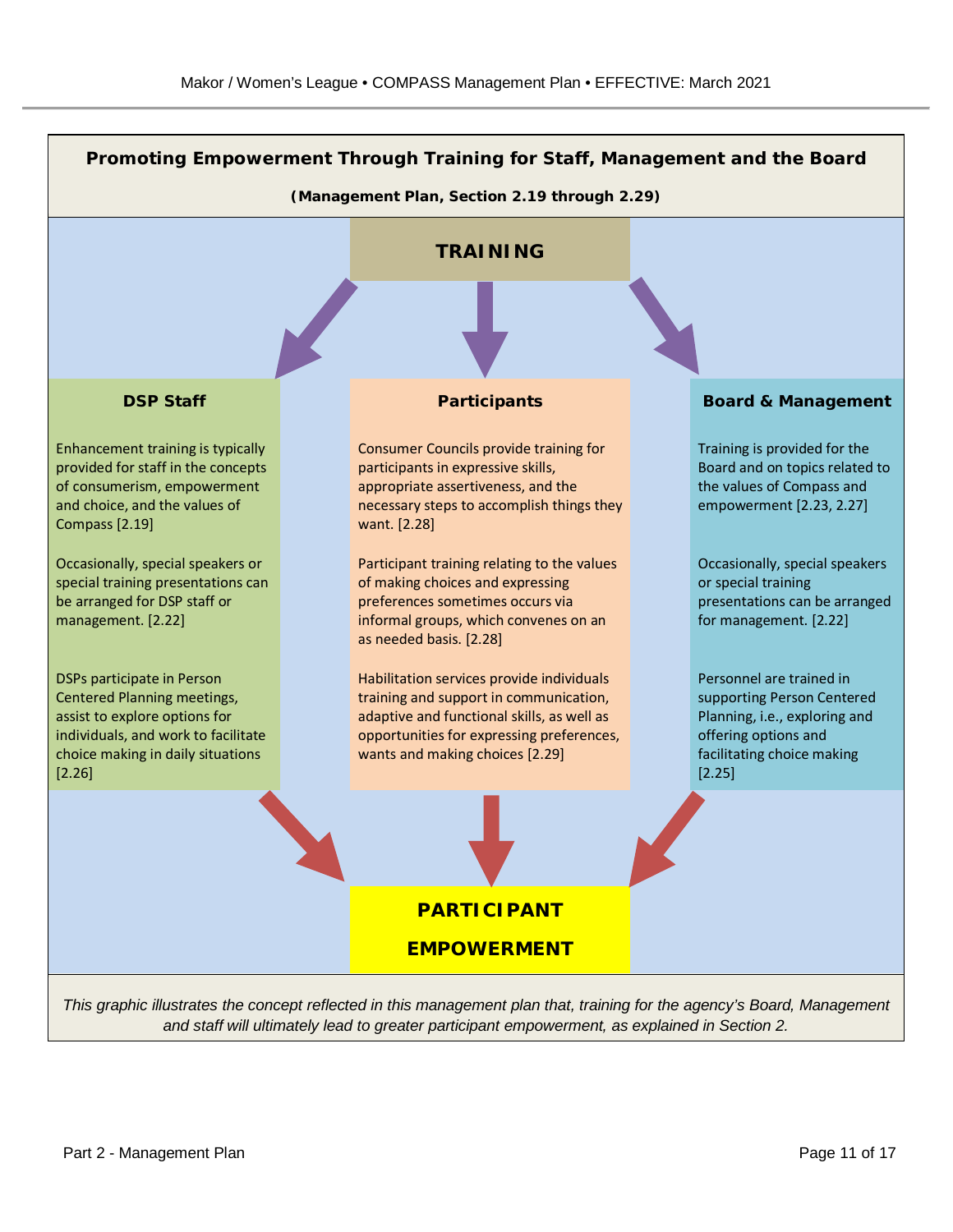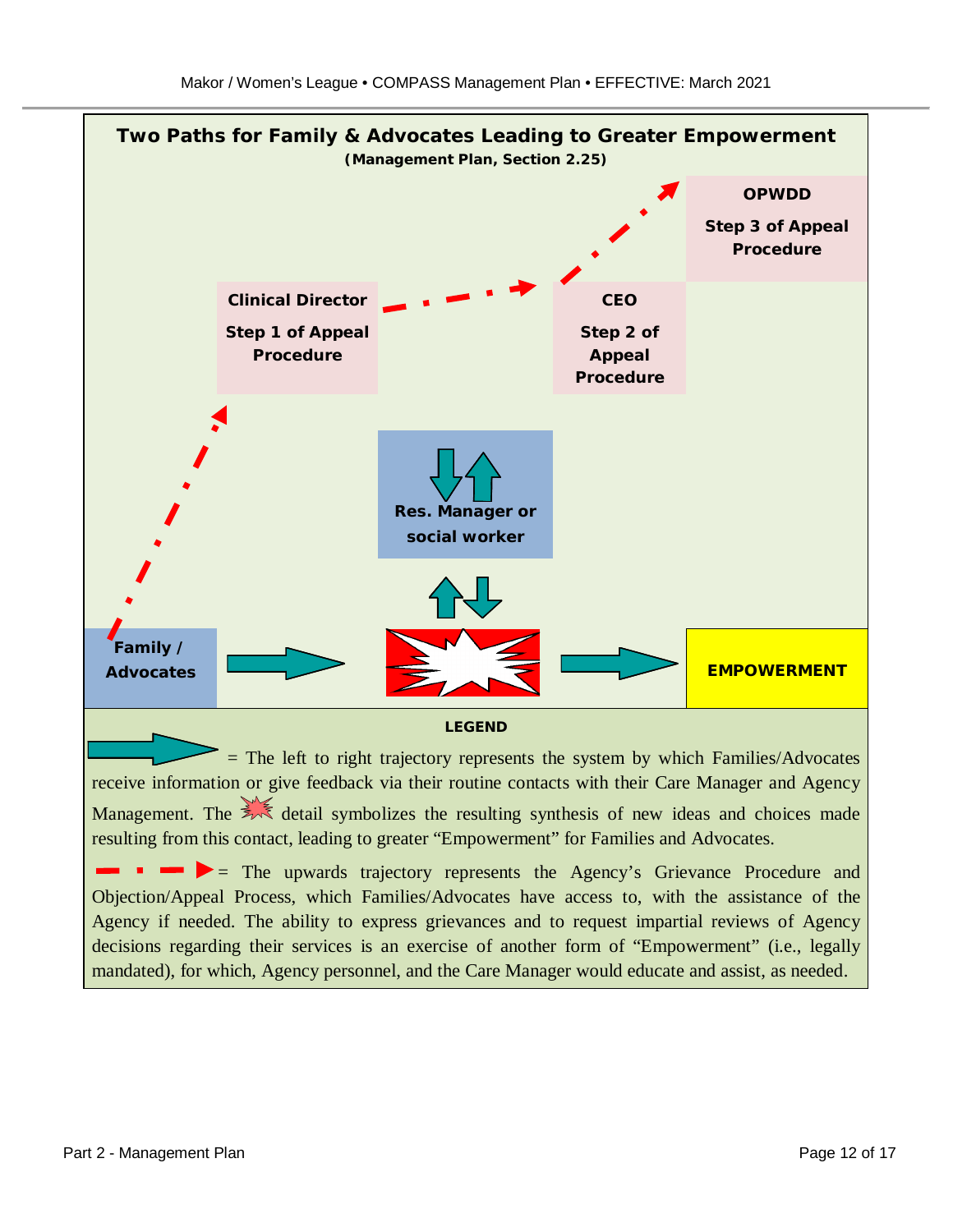#### *"Empowerment" Training*

#### **2.25 Empowering Participants' Families & Advocates**

One of the principle means for empowering participants' families and advocates is accomplished via routine contacts with management, supervisors and clinicians. Agency personnel are trained that interactions with families are opportunities for exchanges of information concerning their rights and options. If a disagreement arises, Managers are required by policy to consult with the Clinical Director for guidance. After consultation, management or designated personnel will provide information and options as instructed by the Clinical Director. Should an issue rise to the level of an objection or appeal, the appropriate procedure will go into effect; i.e., the family member or advocate will be advised of their right to contact the Clinical Director directly. The Person Centered Planning Process is another opportunity for providing information and making choices, under the guidance of the Care Manager.

# RESPONSIBILITY OF MANAGEMENT, CLINICAL DIRECTOR AND ADMINISTRATION

#### **2.26 Empowering Individuals via Training of DSP Staff**

Training on "Consumerism" or ways in which to empower individuals is a permanent part of the Compass training curriculum for DSP staff.

#### RESPONSIBILITY OF: TRAINING COORDINATOR

#### **2.27 Board Training on Participant Empowerment**

Training for Board members on topics related to the values of empowerment and choice making are periodic, typically arranged by the Chief Executive Officer. Training for management on topics related to the values of empowerment and choice making typically take place at Management Meetings. These processes are monitored by QA and reported on as part of the Management Plan review.

RESPONSIBILITY OF: CHIEF EXECUTIVE OFFICER,

TRAINING COORDINATOR & QA

#### **2.28 Empowerment Training for Participants - Group**

Service participant training relating to the values of making choices and expressing preferences sometimes occurs in formal or informal groups. The group could be a regular Consumer Council Meeting or an informal group which convenes on an as needed basis. The issues addressed are typically specific to the residential site.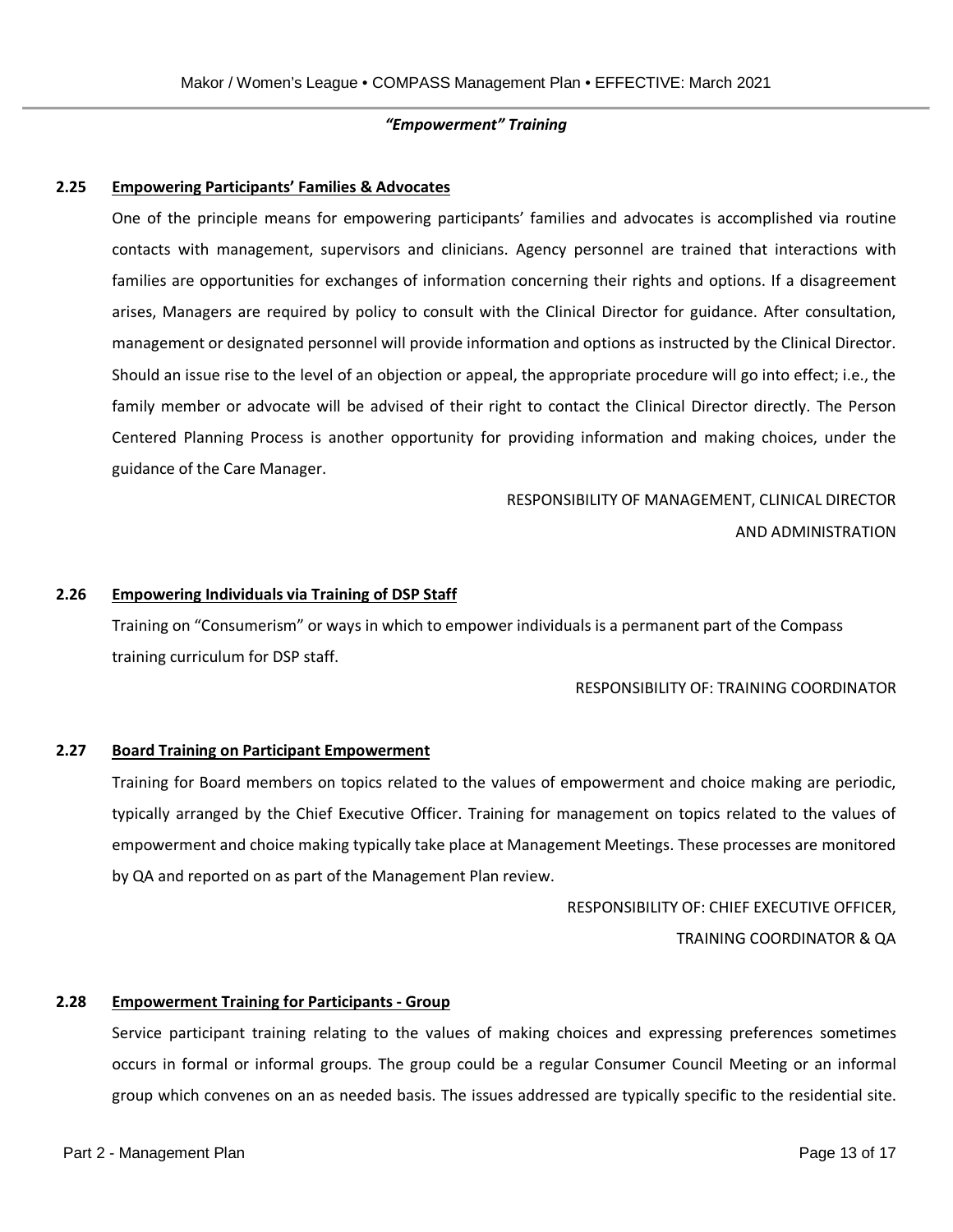Training occurs when a service participant expresses a point of view, makes a request which needs further exploration or clarification, or expresses him/her self inappropriately or ambiguously. The facilitator or staff member will provide the appropriate training to the individual, e.g., explore or clarify the request, train the person in more appropriate modes of expression, as needed. The facilitator or staff member elicits the feedback of other individuals and presents options for the group to consider. When this training occurs in the context of a Consumer Council meeting, it is documented in the minutes.

#### RESPONSIBILITY OF: CCM FACILITATOR

#### **2.29 Empowerment Training for Participants - Individual**

Training for service participants in making choices and expressing preferences occurs in everyday settings at each program site by habilitation staff and management. This type of training occurs as part of the individuals' routine counseling and formal habilitative training objectives. Training of service participants in making choices and expressing preferences also takes place during the Person Centered Planning Process, which is facilitated by the Care Manager.

RESPONSIBILITY OF: MANAGERS & QA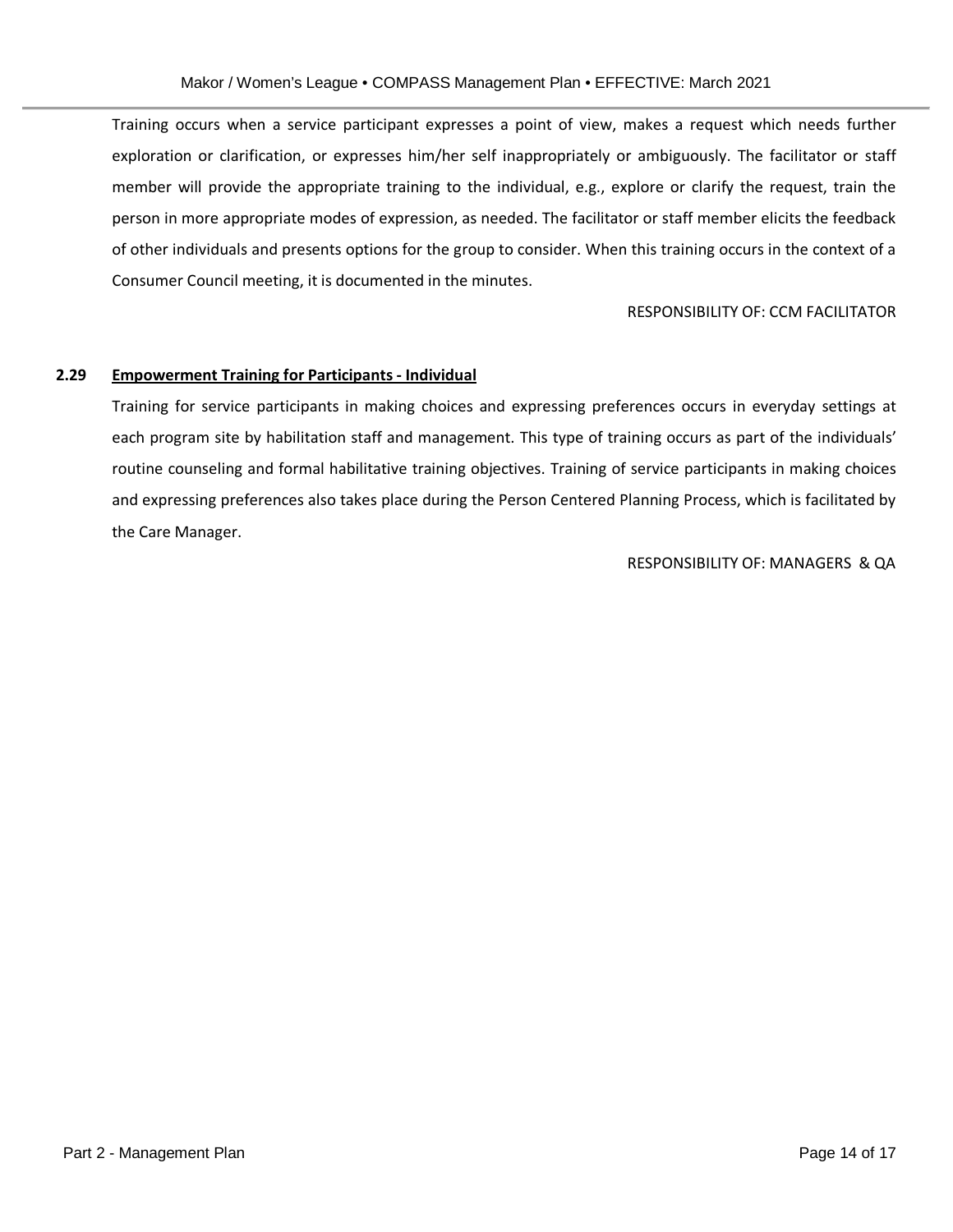#### *Participant Input and the Management Plan*

#### **2.30 Sources of Input Relevant to the Management Plan**

Based on experience, the following systems have been the most likely to contribute to revisions of the Management Plan and the development of new initiatives.

- o Direct feedback from individuals to Management about which activities were enjoyable or not enjoyable.
- o Experimentation by Managers with new ideas and the process of trial and error to determine if individuals enjoy the new activity.
- o Direct feedback from individuals derived via Consumer Council meetings and the Cutting Edge Committee.
- o Recommendations by Agency administrators or OPWDD.
- o Feedback derived from Valued Outcome Achievement and CQL/POM, or Quality of Life assessments, as well as the summarization and interpretation of data derived from these assessments.

#### Process:

- o QA solicits recommendations for new activities or initiatives.
- o Agency administrators and /or Managers suggest new activities.
- o The CEC proposes new activities and Dr. Glicksman communicates these ideas to administrators, Management and QA.
- o Proposed new activities and new initiatives run through a feasibility assessment and trial period before being incorporated into the Management Plan.
- o The Management plan is finally modified, based on service participants' positive response, as well as, management's consensus that the new initiative is feasible.
- o Once an initiative has been approved, QA writes the new information into the Management Plan.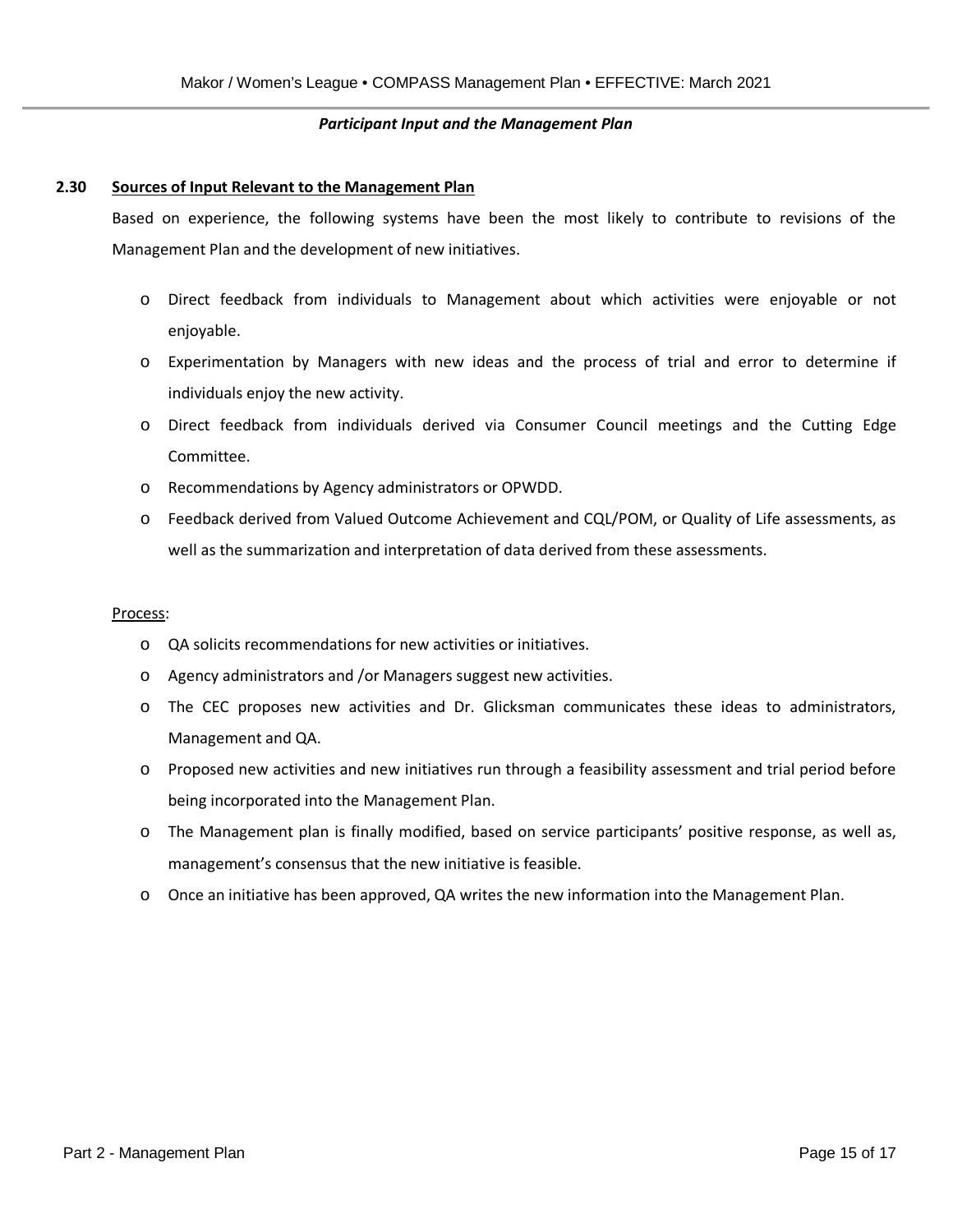# *QA's Role in the Implementation of the Management Plan*

#### **2.31 Management Plan Implementation**

QA is responsible for facilitating and monitoring the Agency's implementation of the COMPASS management plan.

#### **2.32 Monthly Compass Management Meetings**

QA schedules and develops agendas for monthly management meetings; takes and distributes minutes of management meetings; monitors the implementation of the Management Plan; collects feedback and training documentation from Consumer Council Meetings; reviews and discusses feedback on QA activities, training activities, as well as progress, issues, or challenges in the implementation of the COMPASS management plan.

#### **2.33 Miscellaneous QA Tasks Related to the Management Plan…**

- A. Reporting to the Board (on an as needed basis)
- B. Formulating, proposing and incorporating new goals for agency quality improvement into the COMPASS Management Plan.
- C. Monitoring and assessing progress concerning implementation of the COMPASS Management Plan (annually)
- D. Reviewing the COMPASS Management Plan, at least yearly and more often, as necessary
- E. Amending the COMPASS Management Plan.
- F. Preparing the required, annual summary report on COMPASS activities for OPWDD.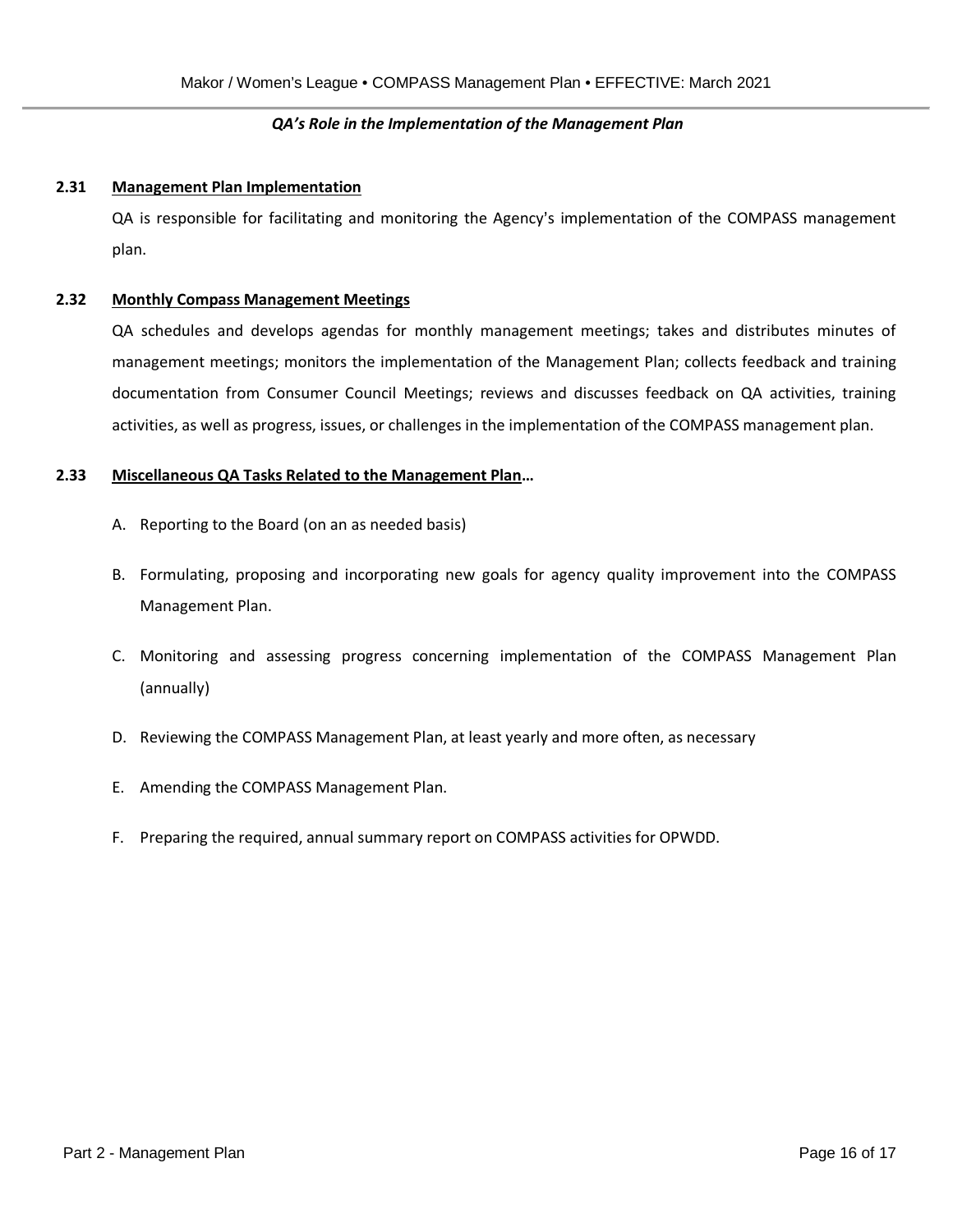# *'Cutting Edge' Committee*

#### **2.34 Committee Background and Function**

The Cutting Edge Committee began as a group of DSP staff and a service participant who were tasked with the responsibility to come up of new ideas for quality improvement. The current committee consists of service participants and DSP staff and is facilitated by Dr. Glicksman. The committee's mandate is to discuss different ways to better the lives of everyone at the Agency. Issues discussed cover all areas of service, as well as community living, e.g., promoting improved Agency compliance with NYC recycling rules, lobbying the local city council for neighborhood park improvements, promoting voter registration, publicizing the Agency's name change, planning more recreational activities and social events, developing an informational brochure for DSP staff, reviewing the Agency's mission statement (to name a few ideas that have been discussed previously).

Service participants are empowered by opportunities to speak out and express opinions about things they liked and did not like in their respective residences. The committee can nominate individuals to represent the committee at the upcoming management meeting to give direct input to management.

RESPONSIBILITY: DR. GLICKSMAN

#### **2.35 Accommodation for Attendees**

The group meets as per a meeting schedule which they develop. The meeting times are scheduled after participants' work / day program hours. The meeting location is wheelchair accessible. Staffing arrangements are made for individuals who want to attend the meeting, if escort is needed. Food is ordered out so the individuals can have dinner during the meeting.

#### RESPONSIBILITY: DR. GLICKSMAN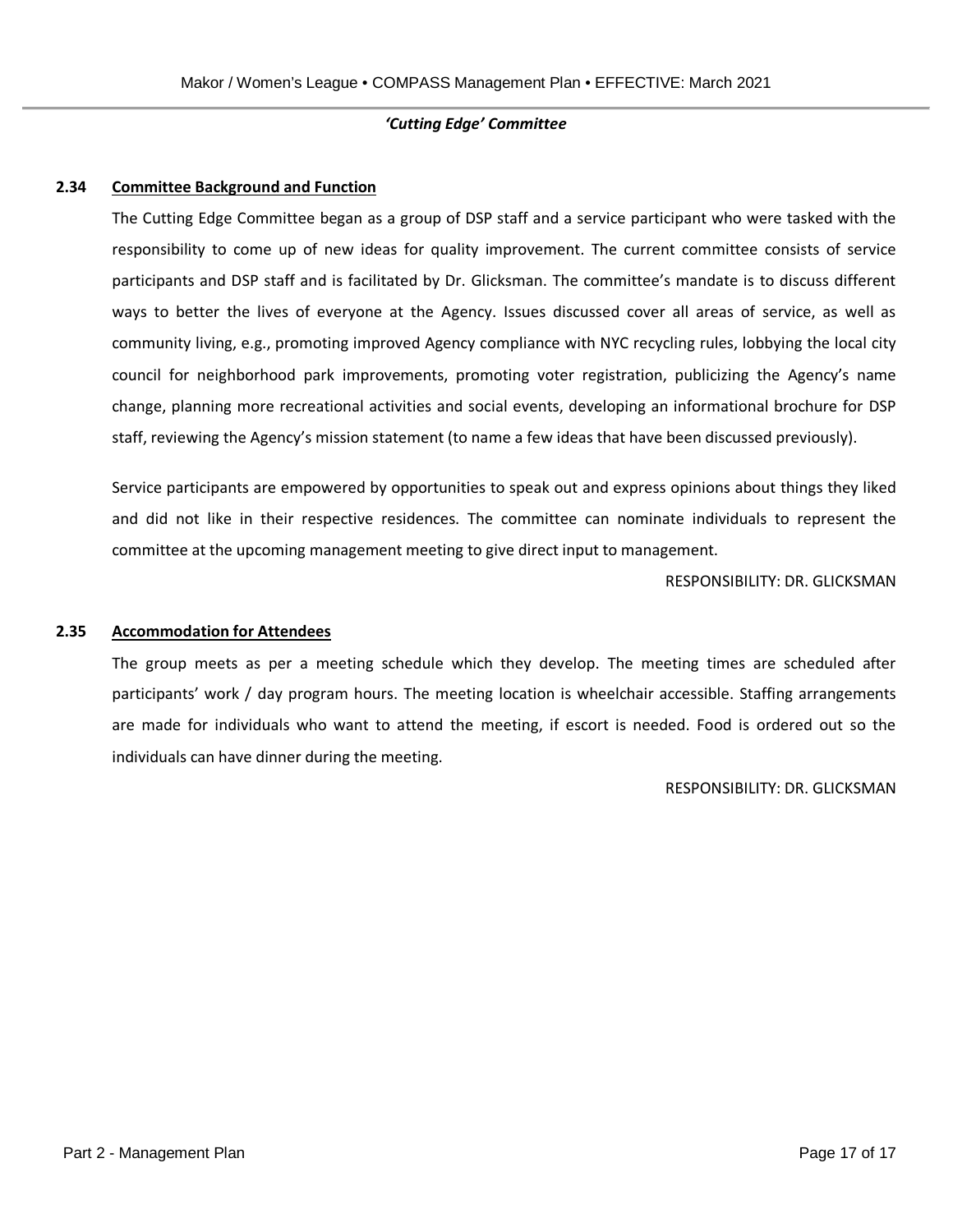# ✵ **Review of COMPASS Criteria** ✵

#### **Regulatory Self-Survey**

There Exists a Regulatory Self-Survey Process

- 1. The Compass agency uses redesigned survey protocols consistent with those used by the Office for People with Developmental Disabilities (OPWDD). [see 3.5]
- 2. Both program support staff and agency Quality Improvement staff have responsibilities to the self-survey process. [See 3.8]
- 3. Agency self-survey includes a quality of life assessment and/or satisfaction assessment and a review of individuals' progress with personal outcomes and supports. [See 3.7]
- 4. Plans of correction are validated and verified through the self-survey process. [See 3.9]
- 5. The results from self-surveys are analyzed and inform the agency Quality Improvement process. [See 3.12, 3.14]
- 6. Self-survey results are reported to the Board of Directors and management team at regular intervals throughout the survey year. [See 3.10, 3.14]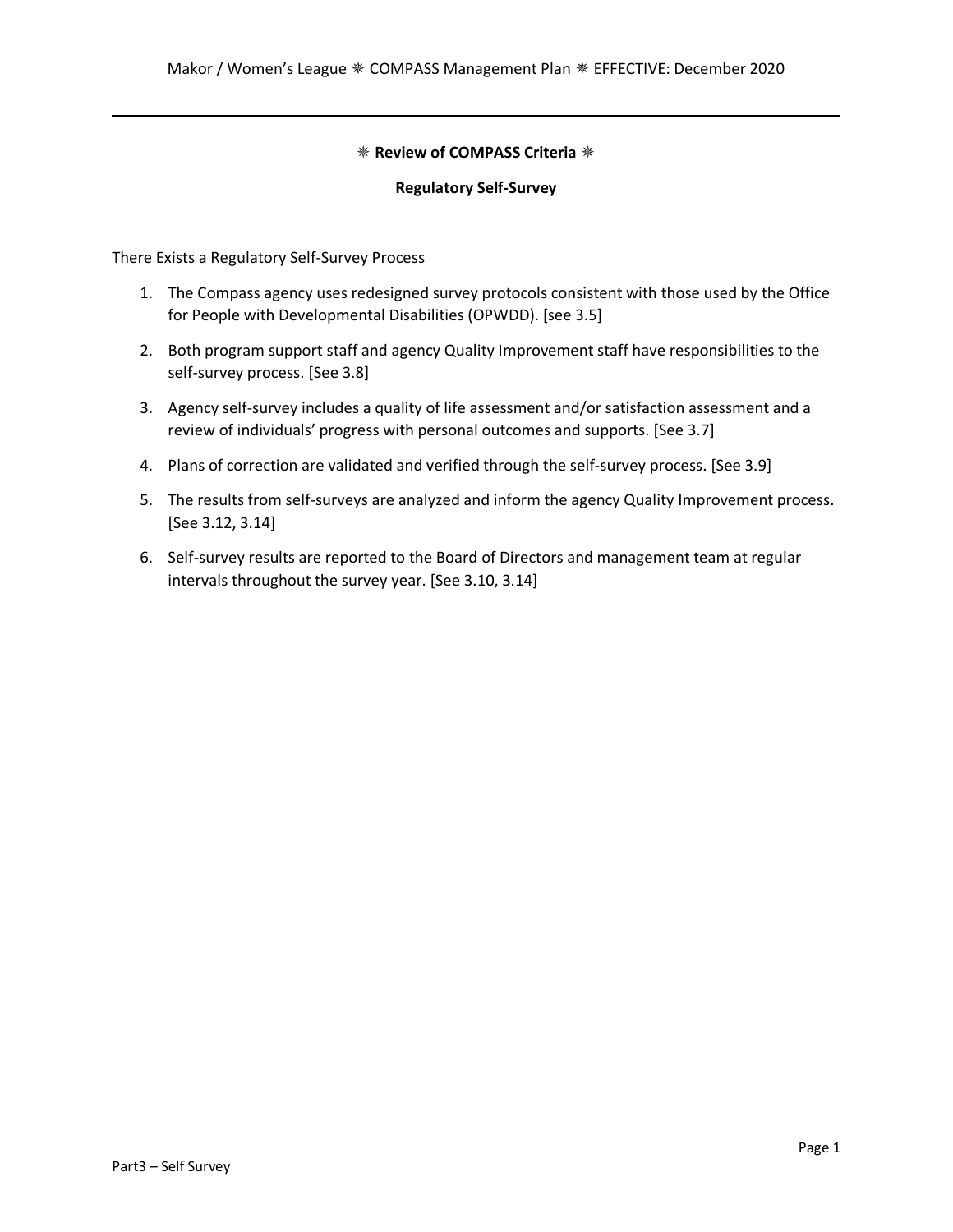#### MANAGEMENT PLAN PART 3

REGULATORY SELF SURVEY

QA Process

#### 3.1 **The "non-survey-related" work that QA does**.

The QA Department's primary role is to conduct routine audits to assure Agency compliance with all applicable regulations. In addition to conducting internal reviews, the QA Department has other Agency responsibilities, i.e., technical assistance; training for Residence Managers and staff on an as needed basis; technical assistance for the Agency's ICFs, at least, annually, and, more often, on an as needed basis; ICF POCA follow up, annual non-visit Independent Utilization Reviews for the Agency's ICF residents; incident investigations for abuse/ neglect allegations or significant incidents (including compliance with the Access to Records Law); oversight and follow up of incident Corrective Action Plans, functioning as the HIPAA Privacy Officer, monitoring Agency compliance with HIPAA and CBC regulations; PA and Petty Cash reviews; assistance with issues involving the Social Security Administration and Medicaid; Corporate Compliance training and providing administrative oversight and monitoring of fire drills.

#### 3.2 **Reviewing compliance with the Compass Management Plan**.

In addition to routine audits QA reviews Agency compliance with the COMPASS management plan, which is done as part of the preparation of the annual Compass report.

#### 3.3 **Billing documentation reviews.**

There are QA reviews of "billing" documentation for Waiver services provided (and Care Management during the transition period). Inventory results are summarized and reported to Agency administrators, the appropriate program supervisors and service coordinators. Erroneous billings are identified and reversed.

#### 3.4 **Sampling methodology**.

For IRA surveys, the sampling methodology will follow OPWDD's 2016 Site Review Protocol guideline, as well as, any additional instructions given by DQI. At the discretion of QA, additional areas of compliance and/or individuals' files can be reviewed. For surveys of other program types, the sampling methodology will follow the guide for the specific OPWDD protocol being used. QA staff continue to follow the sampling guidelines for the OPWDD Site Review Protocol. In addition, QA can opt to add files to the sample (e.g., a new admission or someone who has not been reviewed recently). In addition, during IRA surveys, the agency's QA surveyors opt to check compliance "across-the-board" (i.e., 100% of individuals) in a particular regulatory area (e.g., personal allowance, waiver billing documentation, life safety, incidents, and 633.16).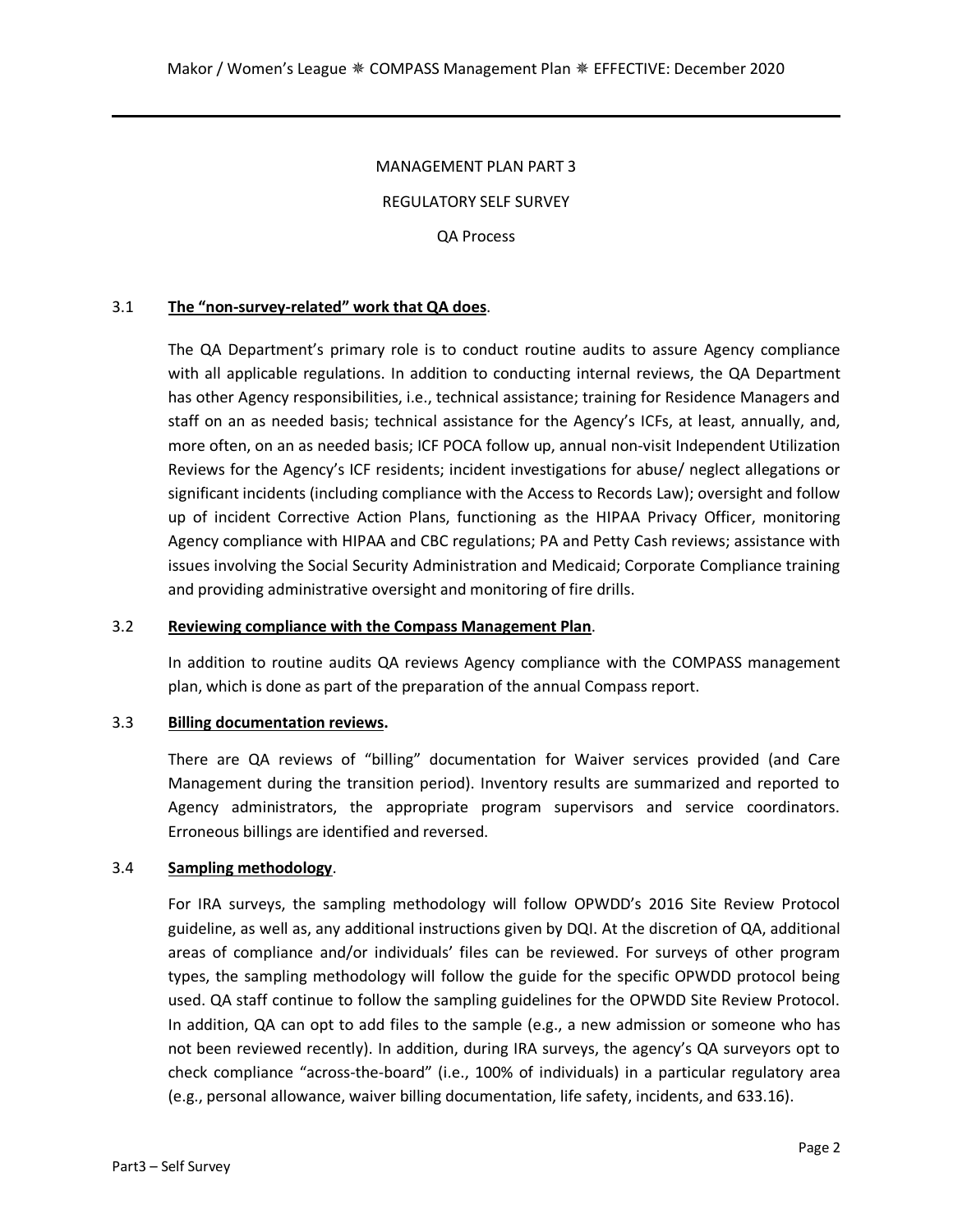## 3.5 **Survey tools.**

QA staff utilize OPWDD's review protocols when conducting surveys.

# 3.6 **Assessing quality.**

In general, QA staff assess the quality of services provided to participants on the basis of regulatory compliance, staff competence, and the provision of needed and chosen supports.

#### 3.7 **Individuals' input at QA self-surveys.**

QA solicits individuals' input during self-surveys in addition to more formal assessments of individuals' valued outcome achievement (as described in Section 4). This is accomplished when QA implements the use of OPWDD's survey protocols which have procedures to interview individuals and families.

## 3.8 **Documentation and distribution of survey findings.**

After the review portion of each survey is completed, QA staff prepare written reports of findings which acknowledge achievement, cite deficiencies, make recommendations for improvement, and set a time frame for completion of the needed corrections. Corrective actions and time frames are discussed and mutually agreed upon. The written survey findings are reviewed with the relevant program management team: i.e., Manager, Nurse, etc. Survey reports are distributed to individuals having supervisory responsibility for the issues noted. The team members have the opportunity to respond to any of the issues raised and to offer evidence of compliance, in case any such documentation was overlooked by the QA staff. Any questions and/or additional evidence are reviewed by QA and a determination is made whether the related survey findings are still valid.

# 3.9 **Tracking the correction of deficiencies.**

QA presents their survey findings in a report format which serves as a working copy for QA to follow-up and track correction and as a status report for administrators. QA staff will follow up on the time limit for corrections, as set for each issue. Areas that have been cited previously are re-examined during the next survey cycle.

# 3.10 **Reporting of findings.**

QA provides the Chief Executive Officer and Chief Operations Officer with periodic reports on the progress of citation corrections.

#### 3.11 **Procedure when there is "Imminent danger"**

In regard to "Imminent danger" findings, when any are detected, they will always be addressed and corrected, immediately, as required.

#### 3.12 **Availability of technical assistance.**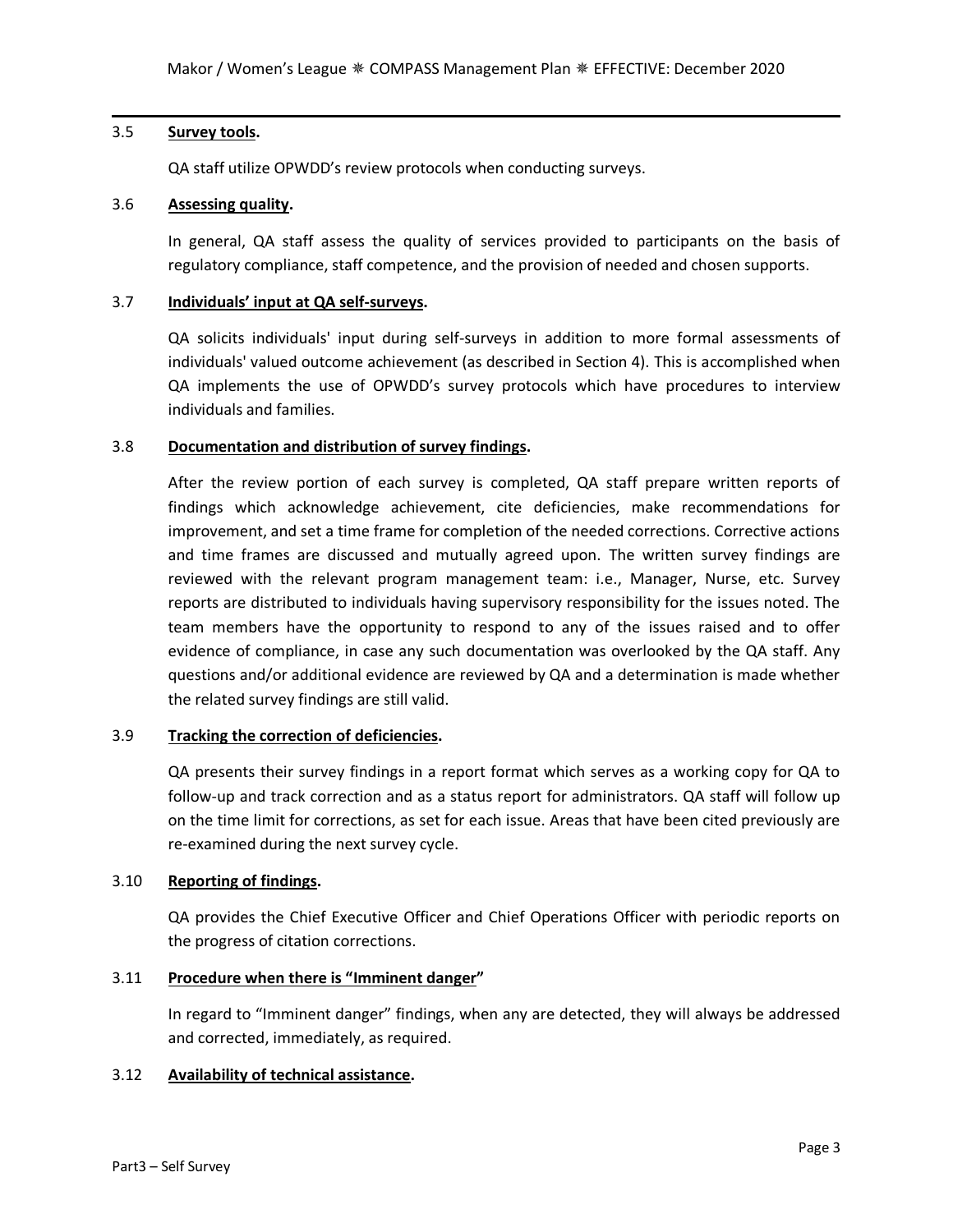If deficiencies are not corrected within the agreed upon time frame called for in the POCA, administrative oversight, technical assistance and training will be provided by QA staff to assist the site to come into compliance. If it is apparent to the QA Director that such intervention is needed sooner than what was originally agreed upon in the POCA, the assistance will begin immediately. The QA Director will make this determination at his discretion and will notify the Chief Executive Officer if there will be long time delay before a regulatory area is compliant.

#### 3.13 **Procedure for keeping records of QA surveys.**

Records (electronic and hard copy) of survey results, citations and verification of corrections are maintained by the QA Department for the current work cycle.

#### 3.14 **Trend analysis and dissemination to management.**

QA shares information concerning QA activities and citation trends with management at Management meetings and with the Board, upon invitation.

## 3.15 **Ability to maintain substantial compliance.**

The Agency, through its self-survey process, demonstrates the ability to evaluate program practices, identify and correct deficiencies, and thereby maintain substantial compliance with regulations.

#### 3.16 **Survey policy/procedure.**

The following policy was adopted to help facilitate the self-survey process:

- a) QA staff will develop and maintain a work calendar, which will include each residence and program participating in the COMPASS QA self-survey program.
- b) QA surveys are scheduled by mutual agreement. The site's QA survey will be scheduled for a date-range (e.g., for a particular week or month). However, QA staff are not bound by that period and can survey a site at any time.
- c) If there is a legitimate and pressing need to reschedule the survey, the residence manager must obtain the approval of the QA Director.
- d) In addition to surveys, the QA survey calendar can incorporate scheduled visits devoted exclusively to technical assistance, if requested. However, QA staff will not provide intensive technical assistance closer than 30 days before the anticipated site survey date.
- e) Each site / program manager must ensure that there are systems in place to ensure that his or her site / program maintains compliance with regulations.
- f) Each site / program manager is responsible to advise the Chief Executive Officer, Chief Operations Officer or QA if there is any major component of regulatory compliance that is not being, or is unable to be addressed.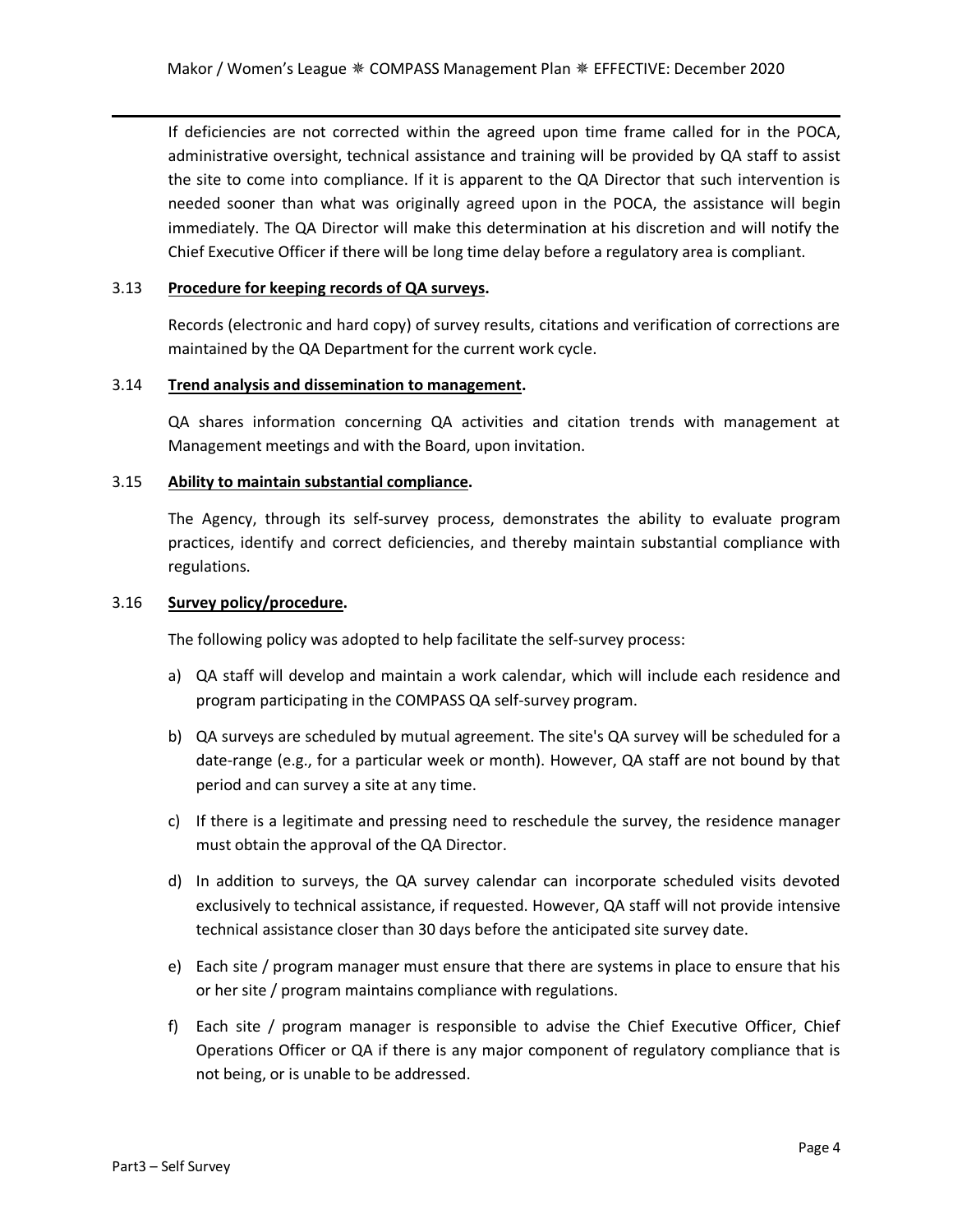g) If a site or program is unable to comply with the above guidelines, the agency Chief Executive Officer or Chief Operations Officer will be notified.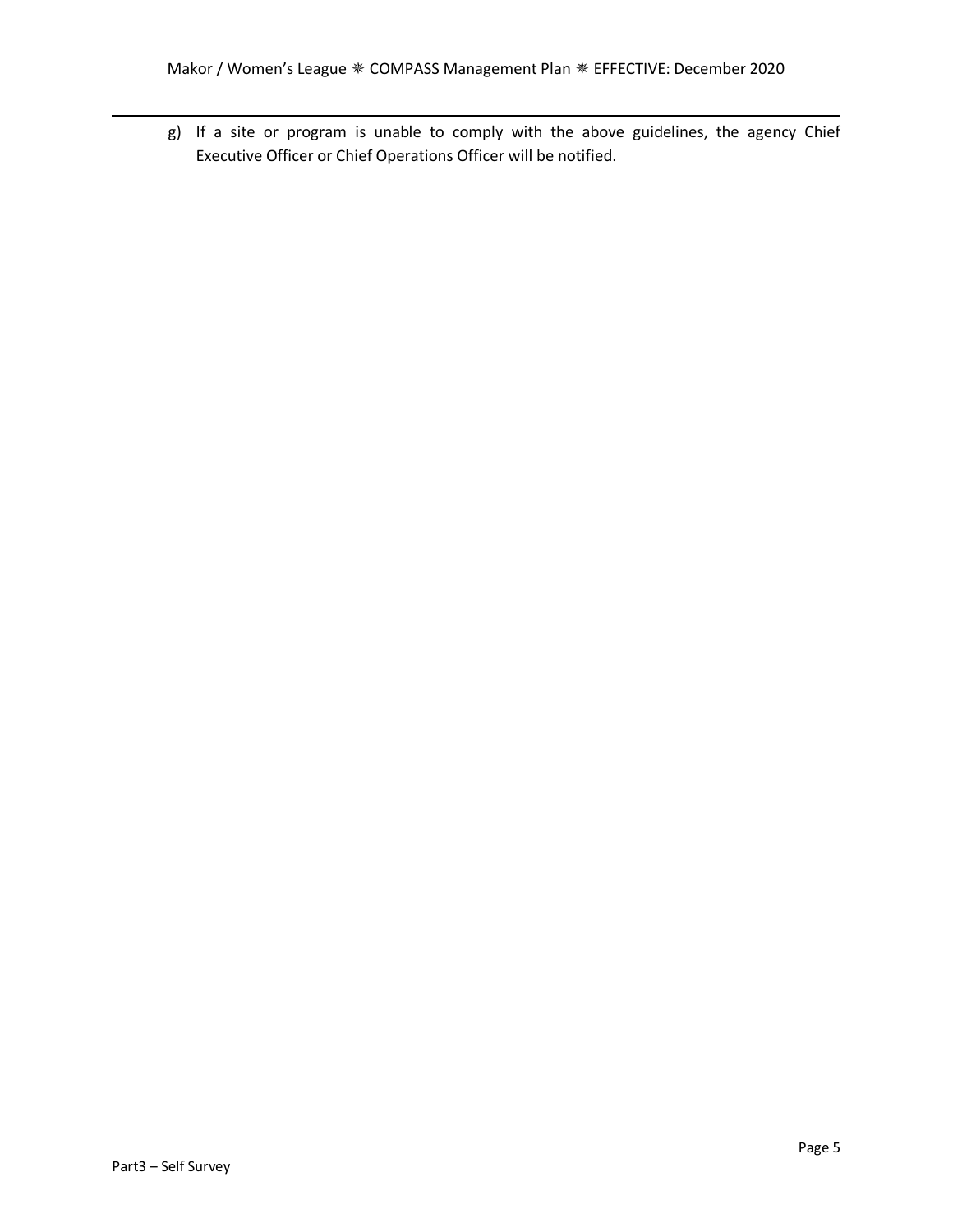## ✵ **Review of COMPASS Criteria** ✵

#### **Valued Outcomes**

- 1. There is evidence of Agency level promotion of outcomes of persons supported.
- 2. The Agency employs mechanisms which effectively promote a culture of self- advocacy and empowerment of Individuals.
- 3. There is ongoing promotion and measurement of achievement of valued outcomes. At a minimum, these are: Home, Relationships, Health, and Productivity.

#### ✦ Home

- Individuals are given the opportunity to possess a key to their home
- Individuals like where they live
- Individuals are given the opportunity to choose the meals they wish to eat
- Individuals purchase items they choose

#### ✦ Relationships

- Individuals are given opportunities to establish and build friendships
- Individuals engage in experiences and activities with those who are not disabled (Inclusion)
- Individuals choose activities

#### ✦ Health

- Individuals are provided with health care services of their choice
- Quality health care services in the community are provided
- ✦ Productivity

Individuals are afforded opportunities to:

- Engage in activities that they like
- Learn practical skills
- Earn a fair wage
- Learn good work habits
- 4. There is evidence of facilitation of natural supports and/or community resources to support achievement of VO's.
- 5. The Agency demonstrates commitment to quality person-centered planning and plans that support achievement of VO's.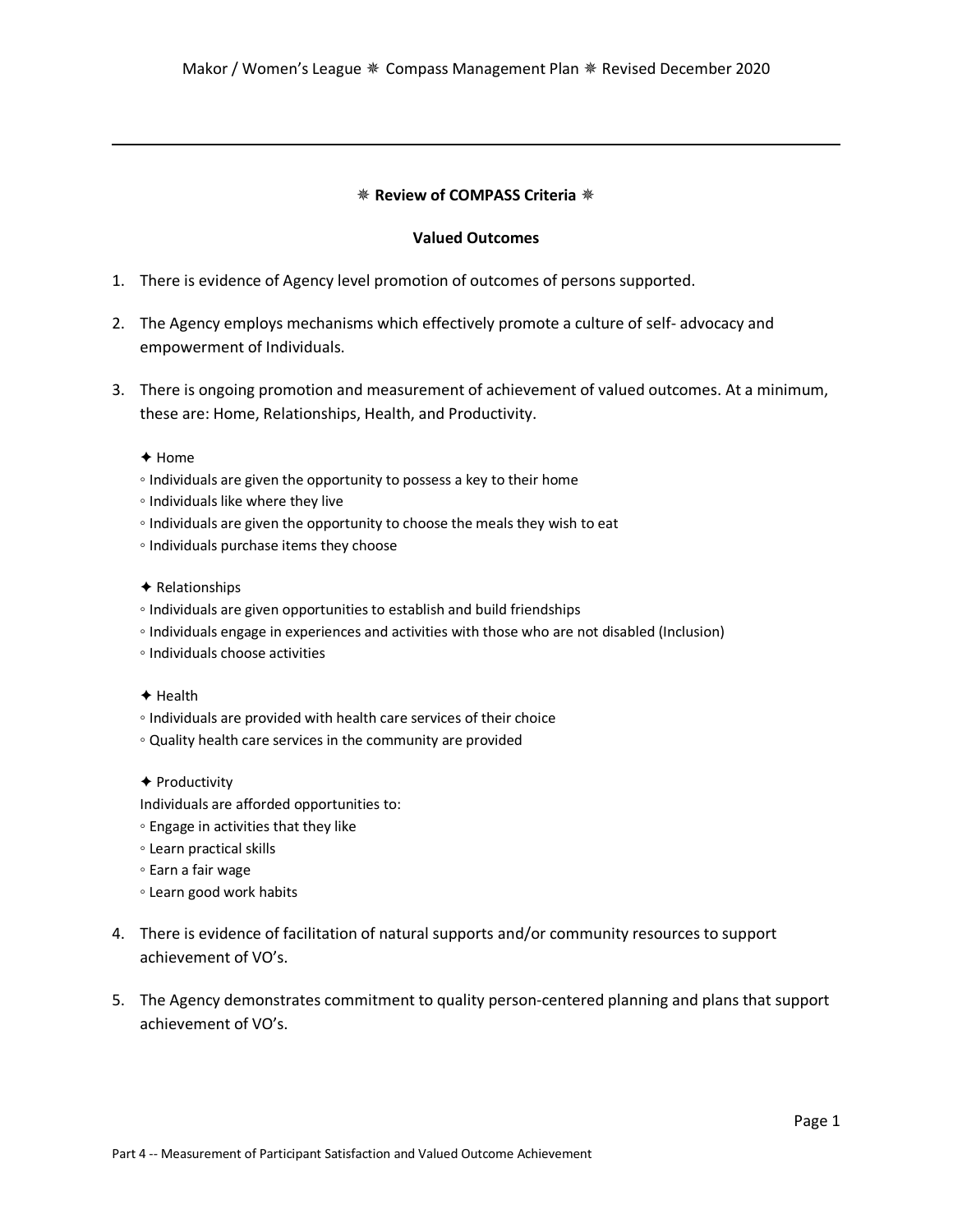# MANAGEMENT PLAN PART 4

# MEASUREMENT OF PARTICIPANT SATISFACTION AND VALUED OUTCOME ACHIEVEMENT

# Overview

# 4.1 Overview of Process

- A. Different systems are used to assess participant satisfaction and achievement of valued outcomes. Participant Satisfaction is measured through the use of the CQL / POMs system with modifications, under the guidance of Dr. Stephen Glicksman. Achievement of individual outcomes is measured through the Valued Outcome Achievement Assessment, which is a process developed by the Agency and Dr. Glicksman.
- B. Dr. Glicksman writes an annual report, which summarizes the findings of both assessments, draws conclusions and makes recommendations. Dr. Glicksman reviews these findings with Administrators and Management at Compass Management Meetings, to Board members when reporting to the Board about Compass activities, and to individuals during Cutting Edge Committee meetings.
- C. The information in these reports can be used by administrators and management in formulating new initiatives, modifying services and when reviewing and updating the agency's Management Plan.
- D. When indicated, QA and CQL interviewers will recommend that valued outcomes be modified. In addition, the assessments can result in identifying general trends in what types of service modifications or activities individuals are interested in.

# 4.2 Identifying Valued Outcomes and Measuring Satisfaction (CQL/QOL)

- A. The CQL / POM system is currently being used by the Agency to identify individual outcomes. The Agency employs CQL trained interviewers to administer the CQL in IRAs and with participants living in the community.
- B. Under the guidance of Dr. Glicksman, the CQL interview was expanded to record additional information which can be used to derive metrics on satisfaction. The additional information is used to complete scoring forms for the Quality of Life tool, in addition to the CQL.
- C. Specifically, for each CQL topic area, the interviewer asks additional questions and adds a number from 1-5 to rate the level of importance of the subject to the person, and a number from 1-5, to rate the level of the person's satisfaction with the subject of the question. This data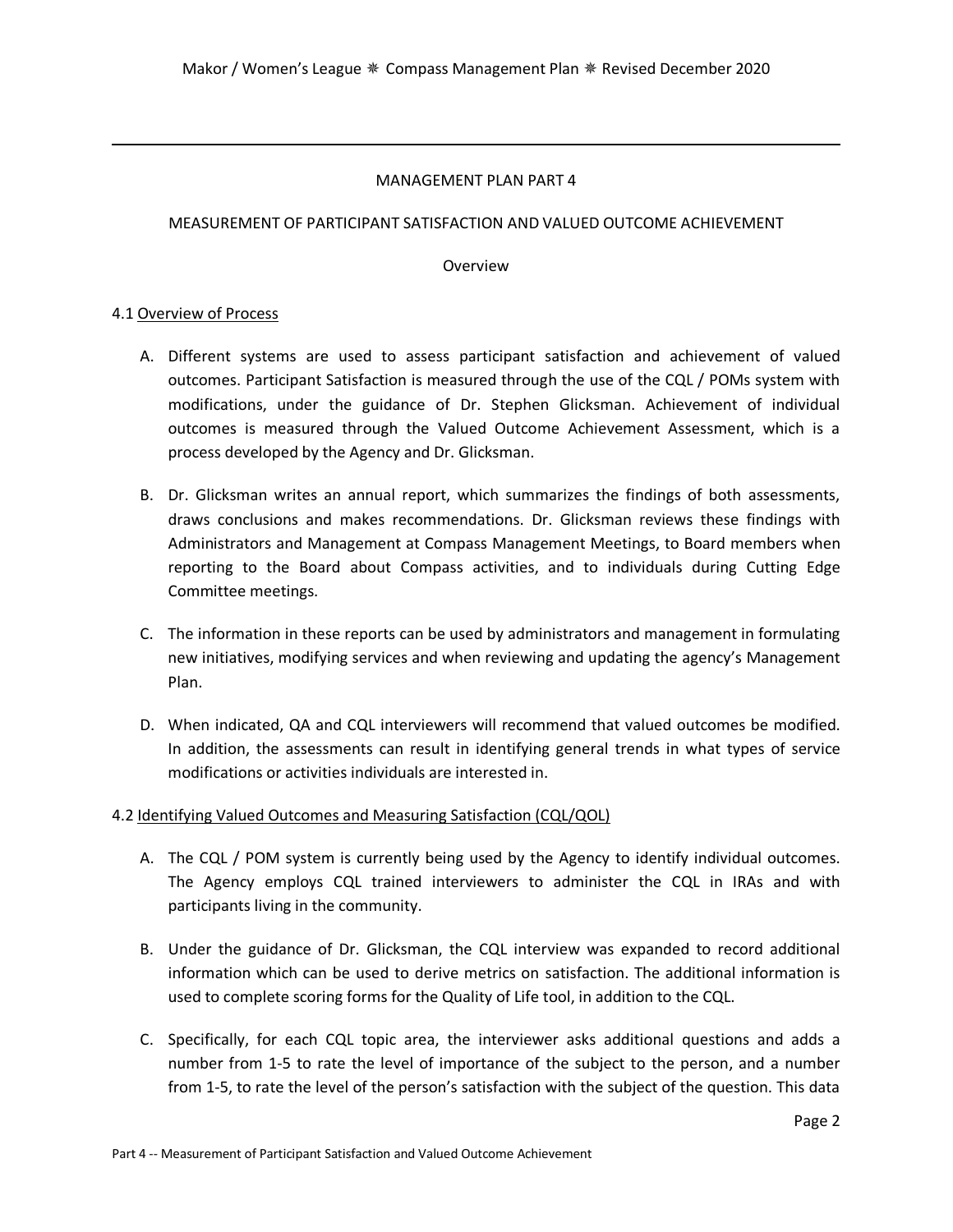is then used to score the corresponding topic areas on a separate scoring sheet for the Quality of Life instrument.

- D. Formerly, to measure satisfaction, the Agency used the Quality of Life model, developed at the Centre for Health Promotion, University of Toronto. The Agency purchased this system and it was used until 2016, when the Agency switched over to the CQL/POM. In 2017, the Agency resumed using the QOL in combination with the CQL.
- E. The CQL interviewers schedule annual follow up interviews with previous participants. Completed interview forms are submitted to Dr. Glicksman for processing. From this data, Dr. Glicksman writes an annual report discussing participant satisfaction, agency-wide. The current results are also compared with previous results. It is anticipated that there will be a sufficient sample of responses in order to produce a year-end report.

# 4.3 Assessment of Valued Outcome Achievement (VOAA)

- A. In order to measure valued outcomes achievement, the Agency and Dr. Glicksman developed a system to verify if written goals are relevant and related to personal outcomes for individuals. It also provides data on how well people are supported in achieving their personal outcomes. Individuals and families are interviewed and the data gathered from individuals is compared with data gathered from family/advocates.
- B. The objective of the VOAA process is to examine the types of valued outcomes being expressed and whether those Valued Outcomes were shared by all stakeholders (e.g., family, staff and service participant). This information is then used to assess if the Agency is sufficiently "person centered" (i.e., whether the service participant's valued outcomes also valued by others). This information is distributed within the Agency and is a starting point for discussion on what direction the Agency is taking and how to improve services.
- C. The Valued Outcome Achievement Assessment is conducted by QA staff for a sample of individuals during QA surveys at IRAs. The size of the sample for the purposes of the VOAA is not meant to be statistically valid. Ideally, the sample should be representative of the site's population. Minimally, QA staff complete one VOAA interview per IRA, preferably, for the same file being reviewed. However, QA will attempt to obtain larger sample sizes to allow for a more adequate comparison of responses from year to year, in spite of the time constraints involved in completing a survey. If necessary, QA staff can conduct the VOAA before or after the site survey, so that the demands of the survey do not detract time from completing an adequate number of VOAA assessments.
- D. A specially designed form is used to collect data on the valued outcomes of the selected individual. The form is used to guide the assessment. QA staff follow the instructions on the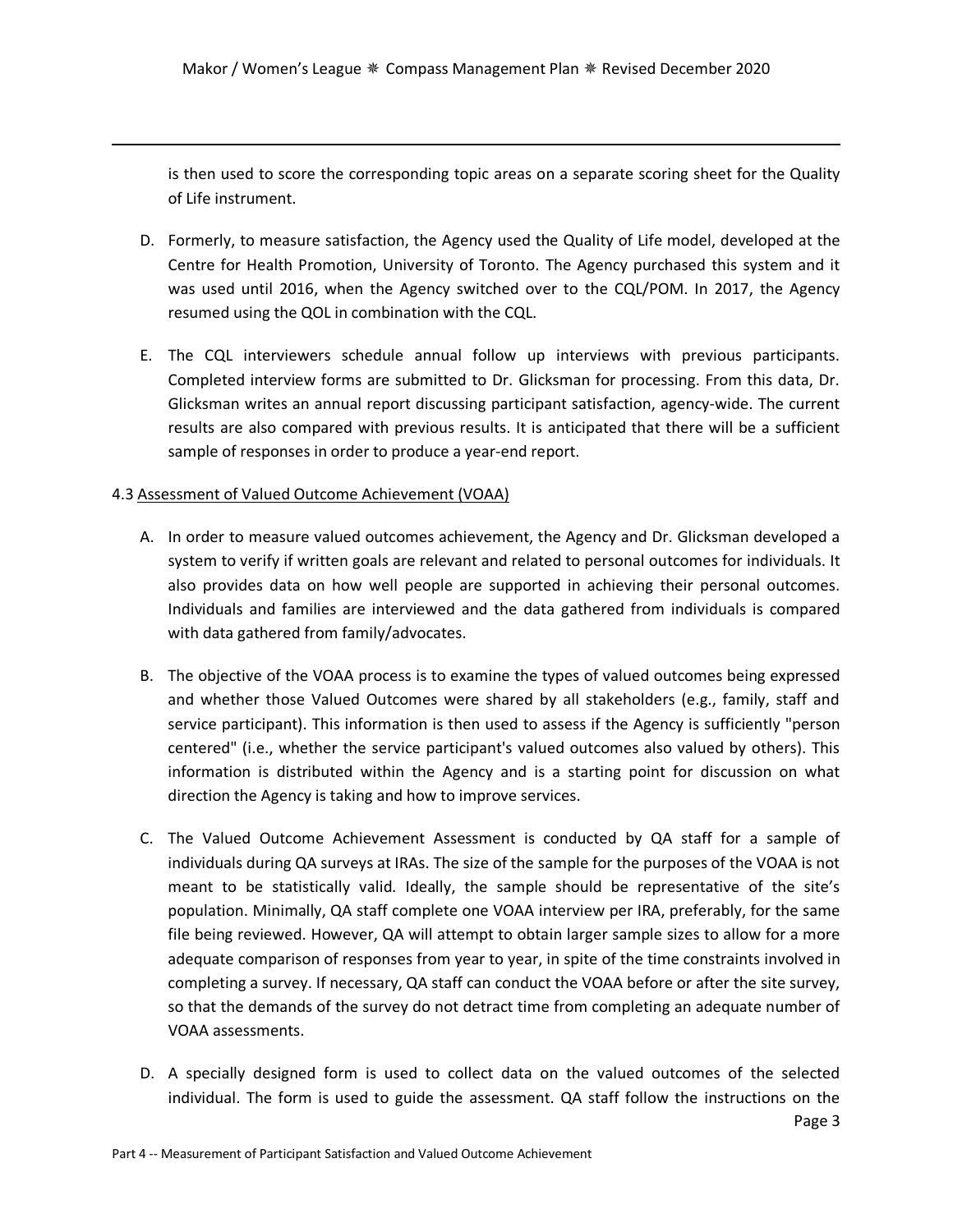form and fill in the required information. Information is derived mostly from interview with the service participant, whenever possible as well as a family member/advocate. If necessary, information is obtained from staff, and, as a last resort, information is taken from ISPs or Life Plans. This gathering and recording of information is the first step of the assessment.

- E. The next step is to validate the information gathered. The purpose of this step is to gain a better understanding of any issues raised by an individual and/or his/her advocate during a discussion about their valued outcomes. The necessity for validation is as follows. In many cases, after the first assessment step is completed, it becomes apparent that background information is needed to clarify the issues raised. This is accomplished by the QA person who conducted the assessment reviewing the information with the Residence Manager or a staff member, referred by the Manager.
- F. During the verification of information, suggestions are raised on how to address a valued outcome or solve a problem. Very often, the Manager or staff are able to report that the suggestion had already been tried; or, there was a valid reason why the suggestion was not practical or appropriate. This additional information is helpful in understanding the depth of any issues raised.
- G. However, QA staff may, in fact, find that a recommendation or corrective action is appropriate and the Manager agrees. In this case, the suggestion is incorporated into the VOAA form. The Manager would then be expected to follow through with the suggestion and QA would follow up at a later date.
- H. The third step is: The QA person completes the information on the VOAA form and answers the relevant questions completely. The VOAA form is then typed, based on the written notes gathered. The typed VOAA forms are forwarded to the Clinical Director to review. In most cases, the Clinical Director is already familiar with the issues reflected in the VOAA reports. In the event that the Clinical Director detects an error in the VOAA information, (i.e., about a subject that has previously been discussed in clinical meetings, but is not accurately reflected in the current VOAA report) he/she will notify the QA person of the error and ensure that a correction is made. In the event that the Clinical Director detects information that may require clinical intervention or further inquiry, the Clinical Director will raise the issue at the next clinical meeting with the IRA program planning Team.
- I. Typed VOAA forms are batched and presented to Dr. Glicksman at the end of the cycle. As explained above, Dr. Glicksman reviews and summarizes the data and writes a summary report, which is distributed and reviewed at different levels of the Agency (as described above).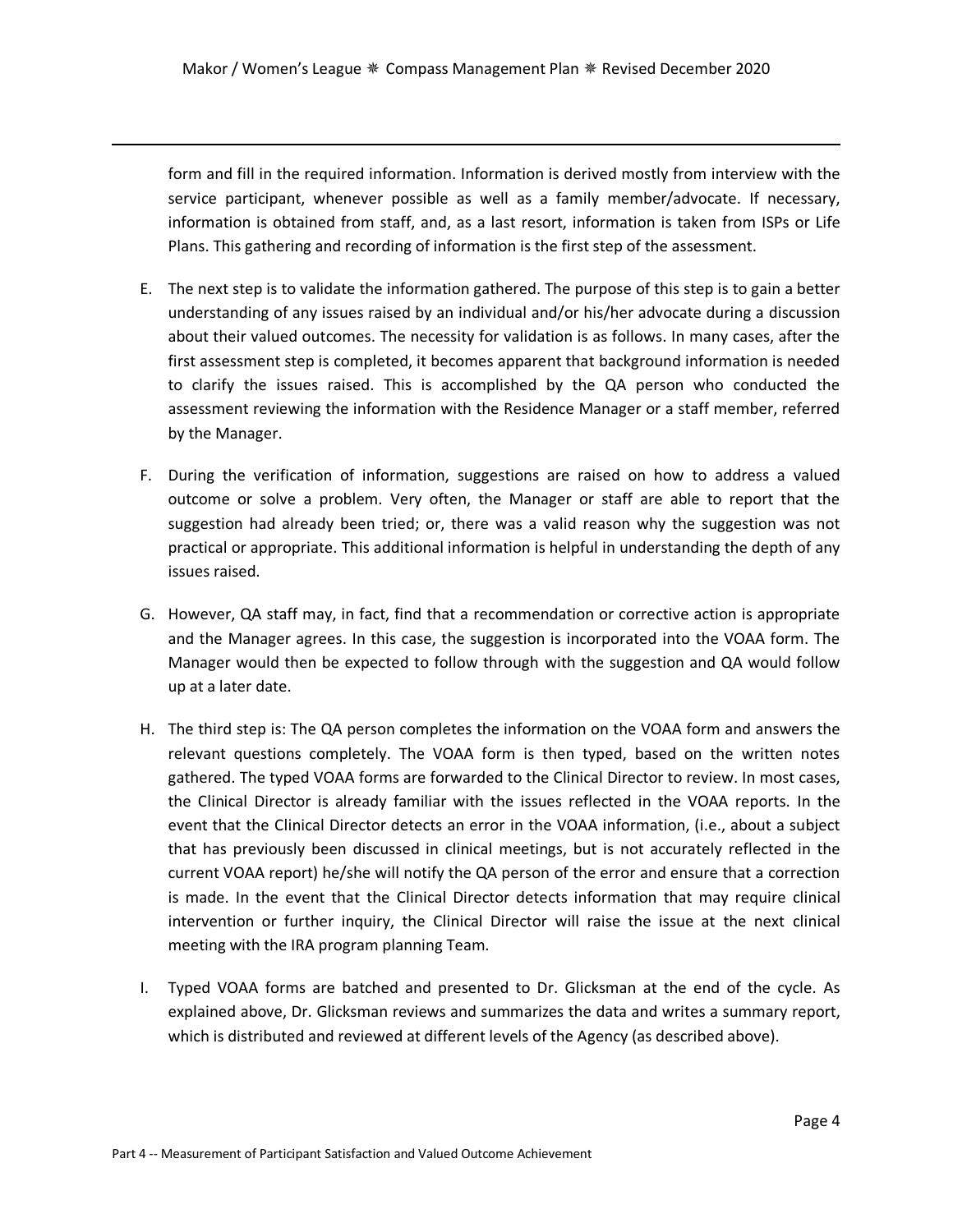# 4.4

# **FORM**

# Valued Outcome Achievement Assessment

Individual's name: Care Manager: Program: Additional People Interviewed: Interview Date(s)

*Identify Valued Outcomes for the individual from the point of view of the individual, staff and family or advocates.* 

"What does the individual say his/her Valued Outcomes are?" ➔

Have the individual's VO's been addressed? Has there been progress? Is the Individual satisfied? Explain:

"What Valued Outcomes or expectations do staff have for the individual?"  $\rightarrow$ 

Have these VO's been addressed? Has there been progress? Are staff satisfied with the progress? Explain:

"What Valued Outcomes or expectations do family / advocates have for the individual?" ➔

Have these VO's been addressed? Has there been progress? Is the family member or advocate satisfied with the progress? Explain:

Additional comments: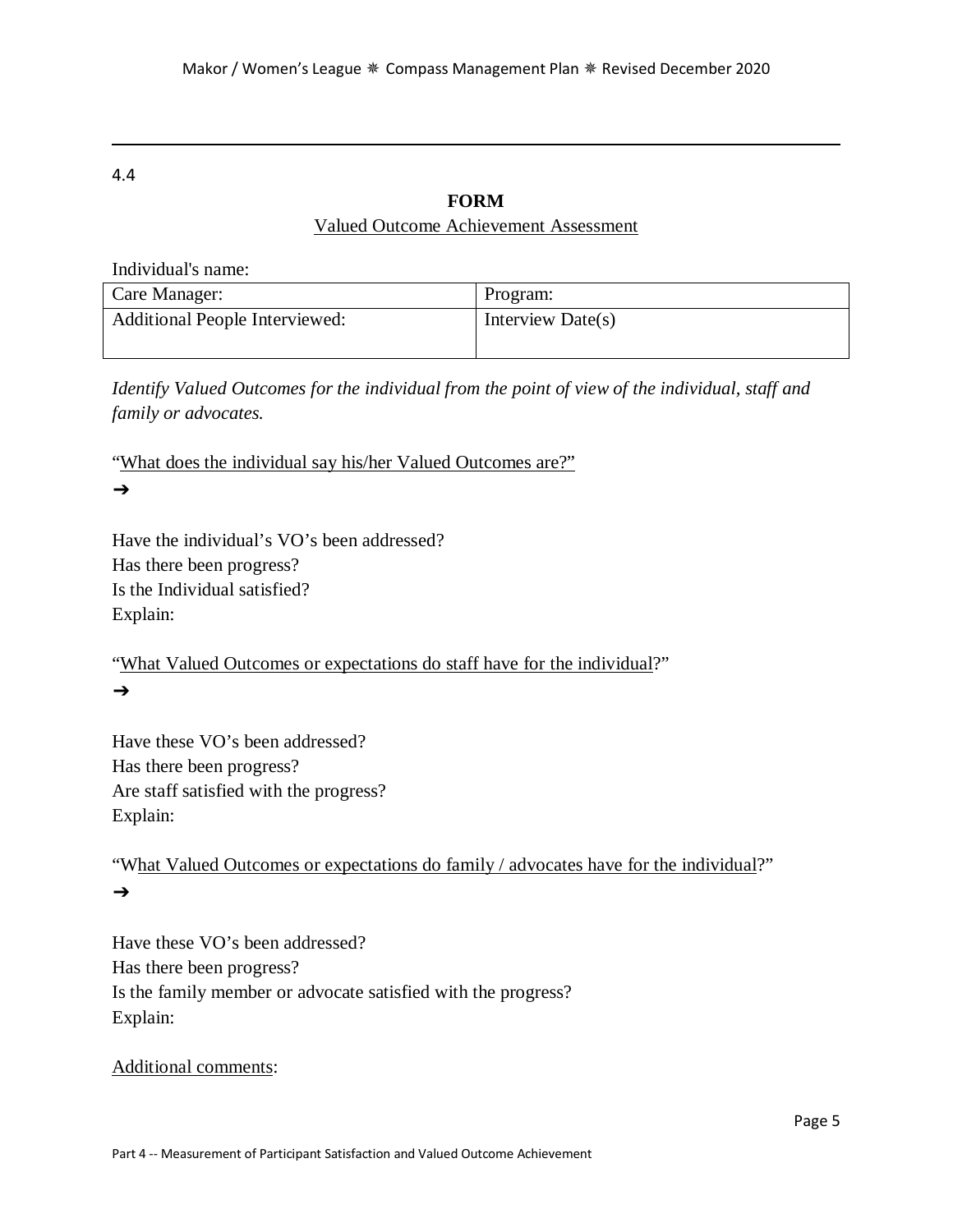# ✵ **Review of COMPASS Criteria** ✵

#### **Quality Improvement**

There is an agency wide, documented Quality Improvement Plan.

- 1. The QI process, through communication with stakeholders, is responsive to Individual, family/advocate and stakeholder reports of satisfaction; and other feedback and recommendations regarding agency operations and service delivery.
- 2. The QI process effectively supports and monitors the provision of quality services toward outcome achievement, in a person-centered environment.
- 3. The QI plan and process effectively incorporate basic tenets of a continuous quality improvement process (e.g., at least annual analysis, communication to stakeholders, measurable outcomes, etc.) to support the agency's mission and integrity.
- 4. QI plan implementation reflects agency commitment to:
	- a) Staff competence and retention
	- b) Robust Provision of needed and chosen supports and safeguards
	- c) Regulatory compliance
- 5. The QI plan facilitates individuals' quality of life, including community connections, relationships and enhancement of natural supports.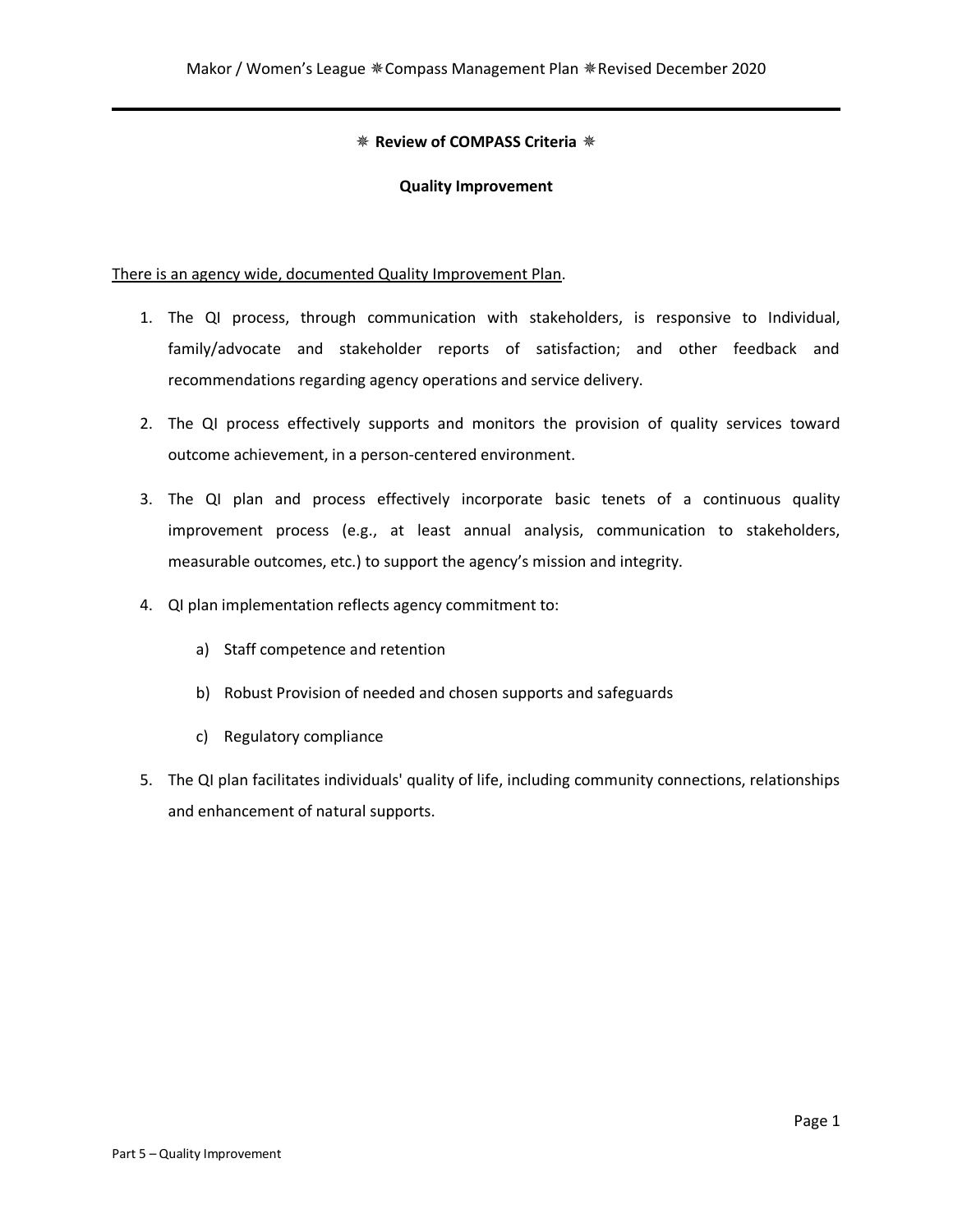# MANAGEMENT PLAN PART 5

## QUALITY IMPROVEMENT

# **Agency-wide Quality Improvement Plan**

## 5.1 Communication of and responsiveness to feedback

The Agency's QI process incorporates feedback and recommendations from individuals, families/advocates, as well as staff, management and administrators about Agency operations and service delivery. In brief….

- 1. Service Participants' input is collected via the following means: the Valued Outcome Achievement Assessment system is administered during the QA self-survey process; the CQL/POMs and Quality of Life instruments are administered by trained interviewers; feedback is collected from Consumer Councils and the Cutting Edge Committee, in addition to feedback given directly to staff and Management. A participant representative has direct contact with the Board at a Board meeting and with Management and Administrators at a Management meeting. Board members receive input from participants via visits to service sites. At each juncture, input is sought on overall satisfaction, satisfaction with specific areas of life, in addition to satisfaction with supports and services.
- 2. Dr. Glicksman collects the input data from the VOAA, CQL/POMs, QOL assessments, as well as input from Consumer Council meetings and the Cutting-Edge Committee. QA assists with the collection of some of this information.
- 3. Dr. Glicksman analyzes the data and writes an interpretive summary of findings with recommendations.
- 4. Dr. Glicksman's written findings are disseminated to Managers and Administrators at Management meetings. Dr. Glicksman also summarizes them when he provides updates on Compass to the Board.
- 5. The exchange of information results in improved services by Management. In addition, Board members and Administrators consider this input when decisions are made.
- 6. Agency management supports the implementation of plans which promote the attainment of individuals' valued outcomes.

See Section 4 which describes the processes for collection and measurement of individual satisfaction and achievement of valued outcomes.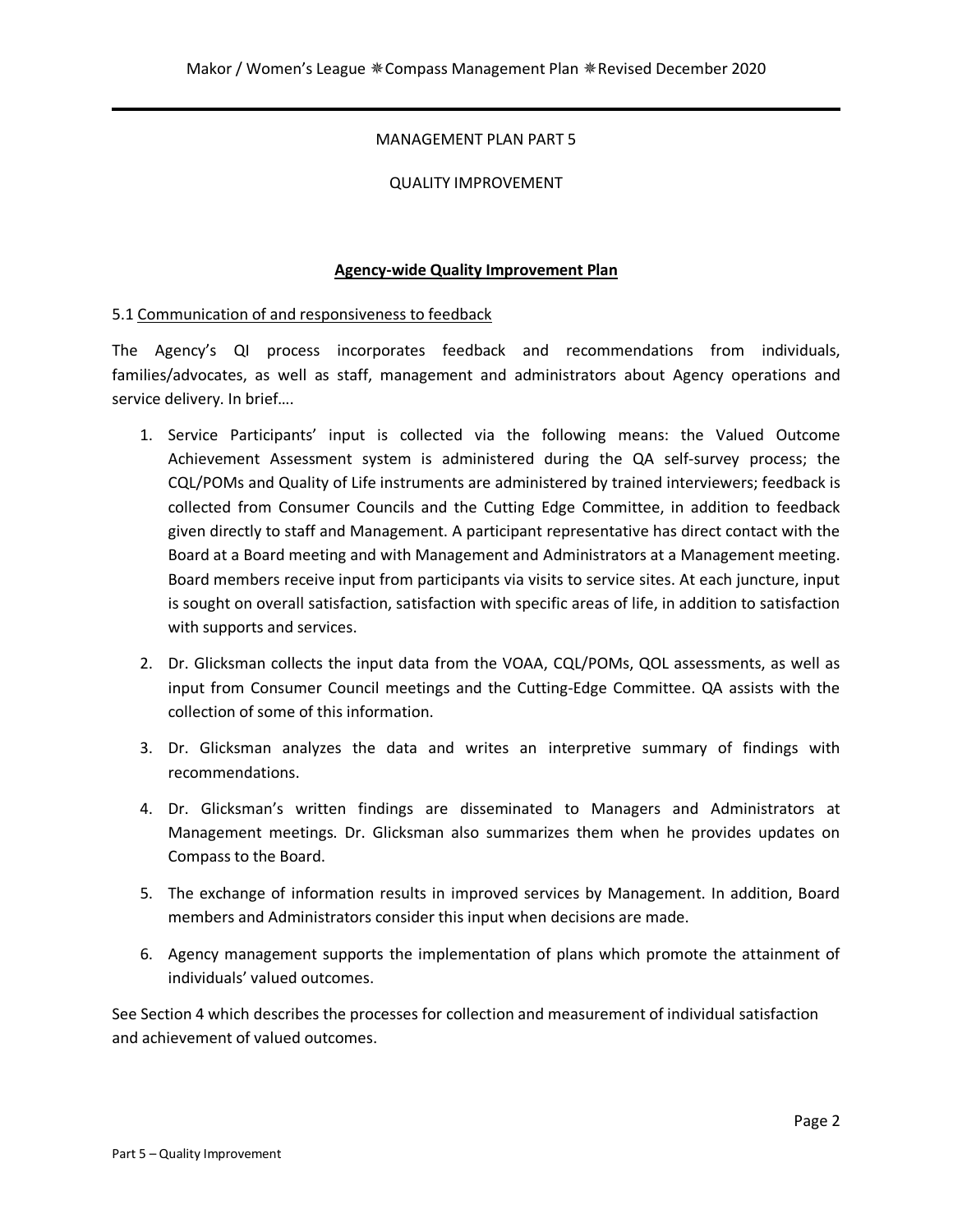See also Section 2 which describes the processes for collection of feedback from individuals, families, and advocates and how this is interfaced with Management, Administration and the Board to change and improve services.

See chart in the Management Plan, "Systems that Route Participant Input in Order to Improve Services," page 2.

## 5.2 Monitoring and supporting quality of services via feedback

The Agency's QI process uses feedback as a means to monitor and improve services.

Data on consumer satisfaction is collected and processed as described above. Data from the current year's findings is compared with previous years' findings in an annual summary report. The conclusions of this comparison is discussed at meetings with management and administrators, and in a separate, summary presentation to the Board.

In addition, members of the Board visit various residential sites to observe the service environment and to receive feedback from individuals and staff.

In addition, during the self-survey process, QA staff evaluate information concerning individual's outcomes and how they are addressed by the residence.

#### 5.3 Measurement and tracking of valued outcomes

Valued outcome achievement is measured and tracked. Collected data undergoes annual analysis, the findings of which are communicated to stakeholders.

See 5.1 and 5.2, above

See 5.1 and 5.2, above. In addition, see sections 2 and 4.

#### 5.4 Commitment to competence, service and compliance

The Agency's QI process promotes regulatory compliance, staff competence, and the provision of needed and chosen supports and safeguards.

The following examples of Agency practices illustrate the stated policy:

• In general, the Agency recognizes and supports competent personnel. The Agency also supports professionalizing staff and managerial roles to promote overall staff competence and retention.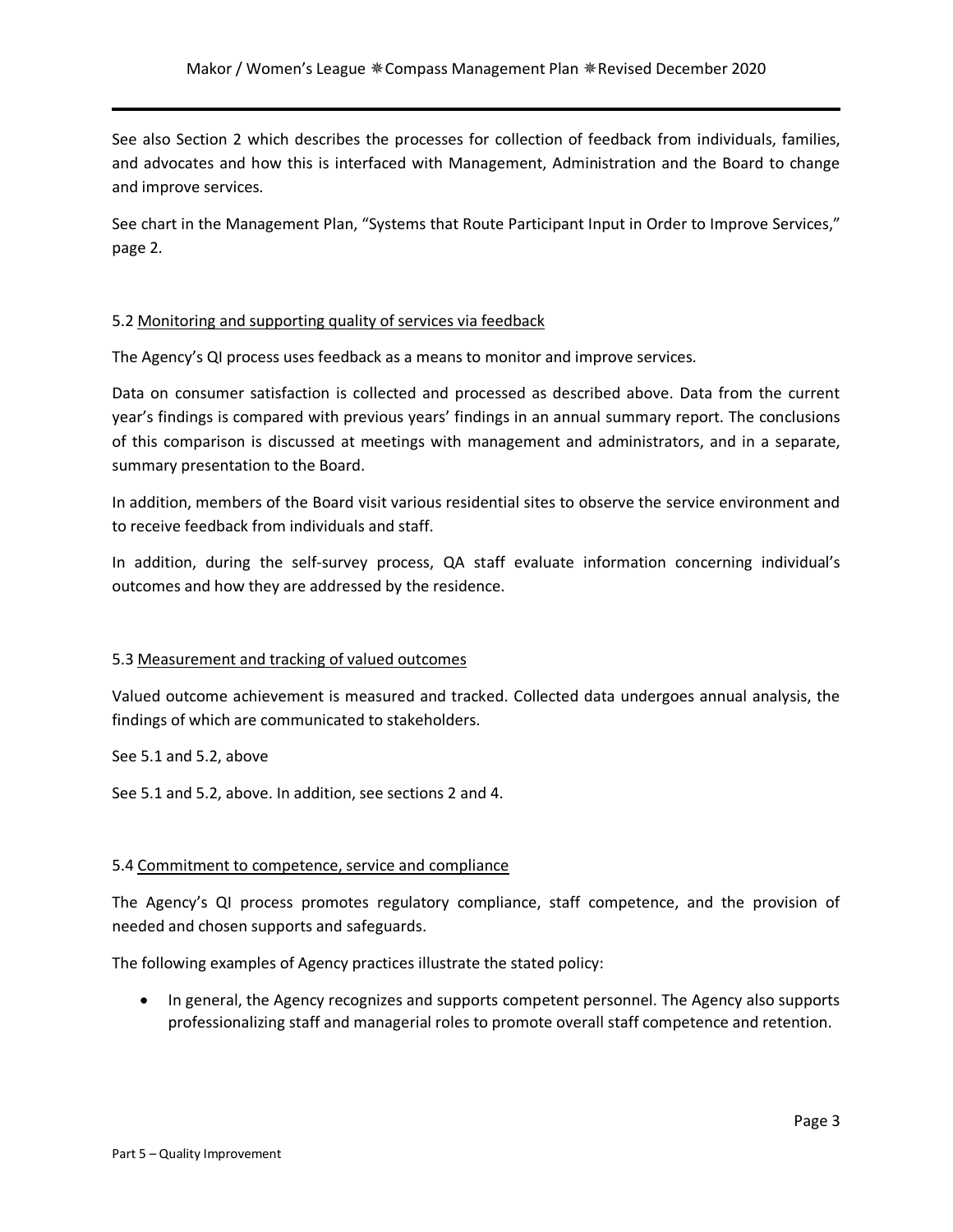- The Agency's QA Department provides technical assistance in addition to conducting regulatory self-surveys. The technical assistance contributes to staff and managerial training by utilizing opportunities for teaching and training to improve program quality and regulatory compliance.
- The Agency's Administration and Management meet monthly for dissemination of best practices, review of consumer feedback, meeting with a consumer representative, as well as managerial training. Information relevant for DSPs is relayed as appropriate.
- The Agency's QA Department's self-survey process includes periodic updates to the Agency's administration about the progress of corrective action plans pending, corporate compliance training, monitoring of fire drills, as well as monitoring of fire safety compliance.
- Agency management supports the implementation of individual and group plans which promote the attainment of valued outcomes.

# 5.5 QI process as an extension of the Agency's Mission

The Agency's QI process is guided by the Agency's mission, which emphasizes: promoting the maximization of each person's potential and sense of self-worth through: dignity and respect, acceptance and warmth, understanding and security, providing opportunities for choice-making and self-expression, creating opportunities for growth as an individual and as a member of the community.

Data is collected to gauge attainment of desired outcomes, identify trends and common themes to reliably report on the status of the quality of life of individuals served.

In general, new initiatives are developed by administrators, management and the Cutting-Edge Committee. New initiatives can be based, either on QI data or on spontaneous ideas, because, it is recognized that the most successful goals are the ones that generate the most enthusiasm, regardless of its source. In the long run, a goal that does not generate enthusiasm will not achieve its intended result.

#### 5.6 QI Initiatives

Quality improvement initiatives are developed by the Agency to promote its values, as articulated above. The Agency's initiatives include: Jewish Cultural Education, Community Awareness, Empowerment through Learning, and the Makor / YU College Experience Program, and the Agency-Wide Photo Inclusion Contest and Implementation of DSP Core Competencies and Evaluations.

RESPONSIBILITY OF: AGENCY ADMINISTRATION AND/OR DR. GLICKSMAN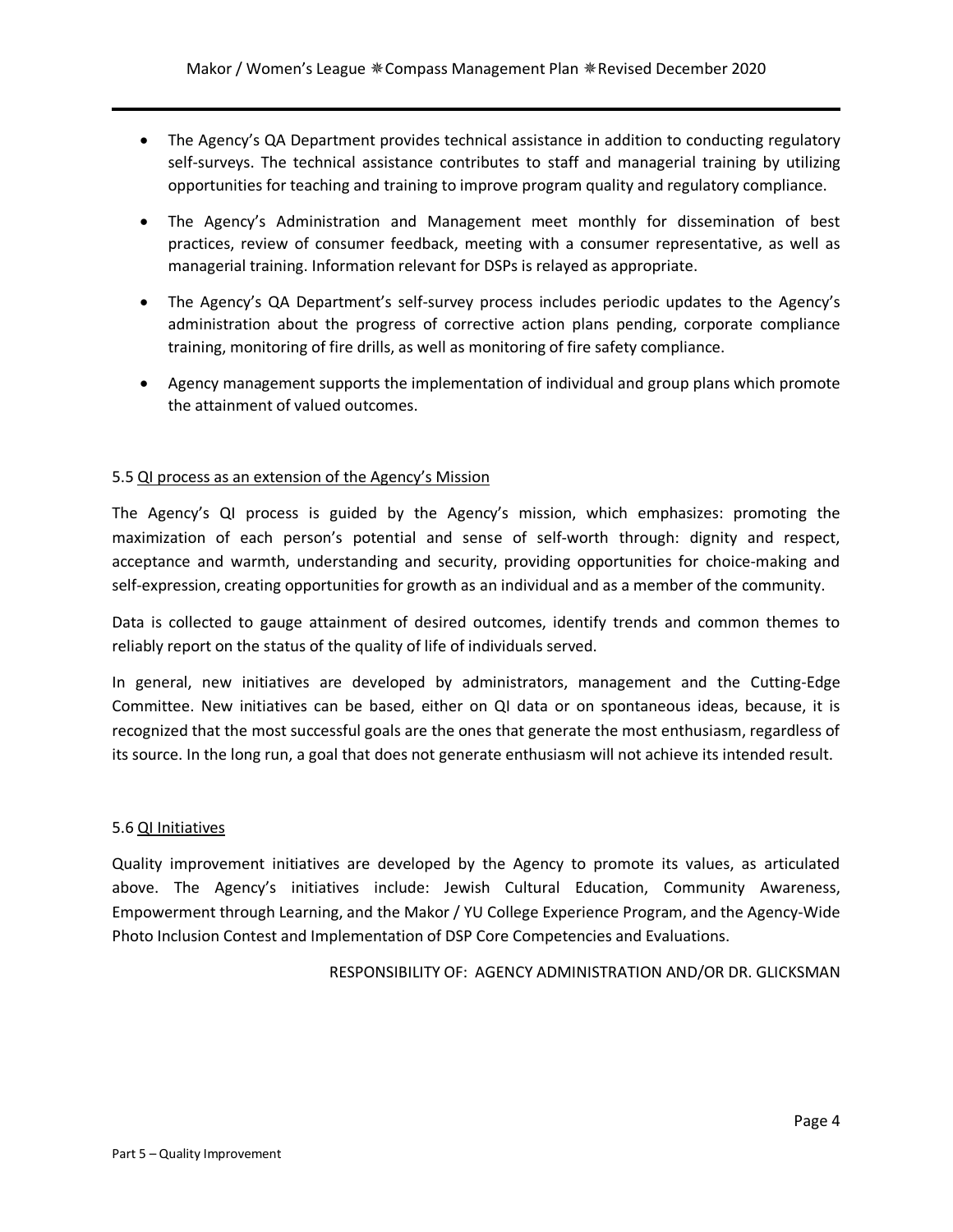#### 5.7 Maintaining worthwhile activities

Results of Quality Initiatives are summarized and shared with management and the Board. Initiatives are assessed, and successful goals and activities are carried over into the plan for the coming year. New initiatives are incorporated whenever possible. Reporting is done at Board meetings and Management meetings by Dr. Glicksman. QA reviews and updates the Management plan.

RESPONSIBILITY OF: DR. GLICKSMAN AND QA

## 5.8 Agency-Wide Quality Improvement Initiatives

## Community Integration / Community Awareness Initiative

Description: Organizing Shabbatons (weekend retreats) and community and social events

Started in November 2001 and is continuing

Time Frame: Weekend retreats occur semi-annually, around May and October; other community and social events are ongoing each month

Check Point: Monthly Management meetings

Responsibility: Principle organizers are Neil Weinstein and Jeff Waldman

Rationale:

- A). The Agency's service participants enjoy weekend retreats hosted in Jewish community settings, which is supportive of the Jewish developmentally disabled population. YACHAD, an organization which sponsors social activities for the Jewish disabled, organizes such events on a large scale, which our service Participants enjoy immensely. However, their availability and accommodations are limited. It was felt that the Agency could make this type of activity more available to our service participants, by organizing our own events, and bring together our service participants, staff, management and members of the host community.
- B). Our service participants stated that they enjoy parties, concerts and sports events in the general community, not just in their own backyard. Therefore, staff have undertaken to organize more frequent individual participation at these events.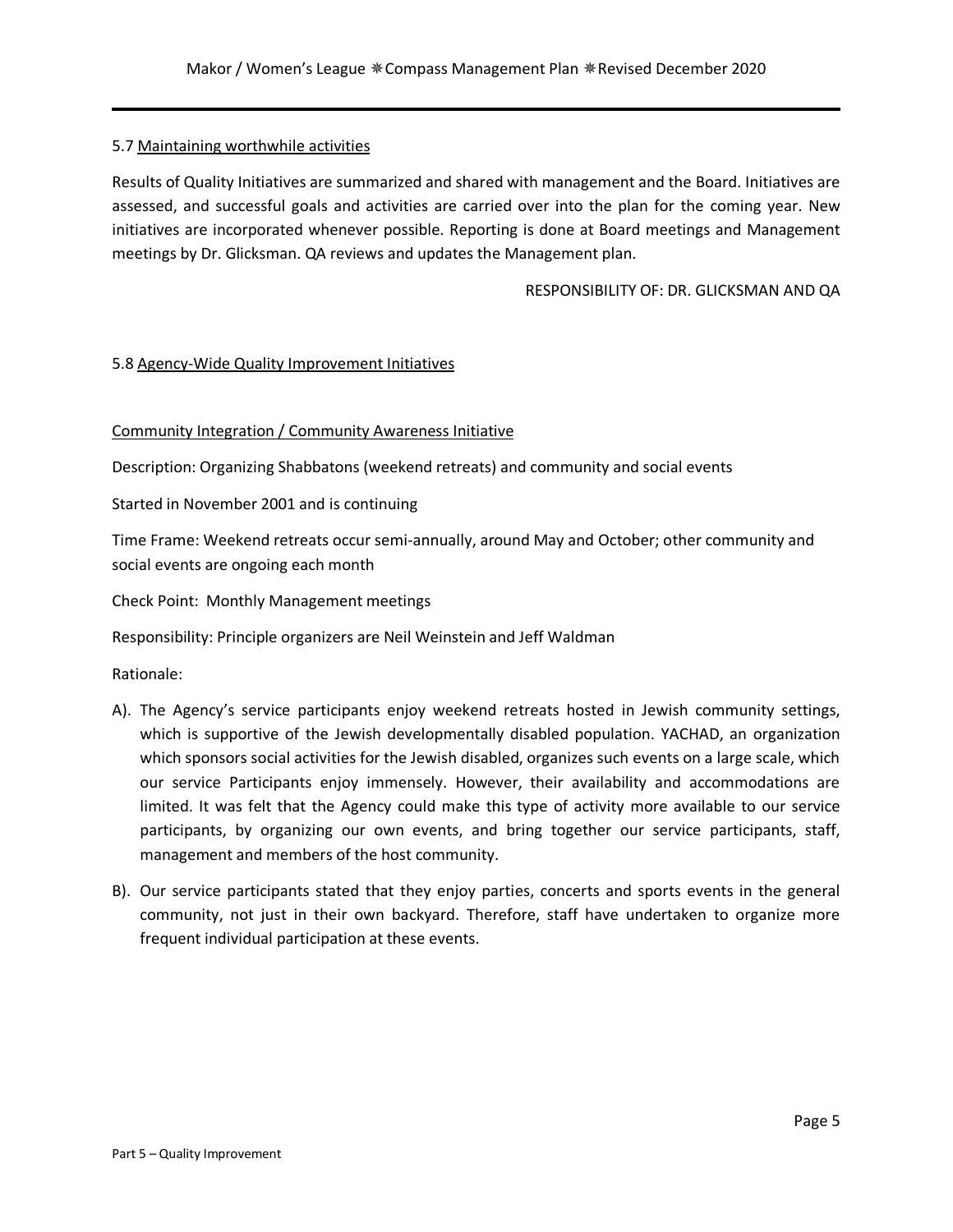#### Jewish Cultural Education Project

Description: An Agency-wide coordinator works to promote education of service participants on Jewish culture and opportunities for participation in cultural activities for those service participants who are interested.

Started in August 2002 and is continuing

Check Point: COMPASS Annual Reports

Responsibility: Neil Weinstein, Program Director and Clinical Director

Rationale: Many of our service participants gain satisfaction from learning about and participating in cultural activities and customs in the same manner as those who live in the community. Service participants are empowered when they are offered opportunities to participate in various cultural activities throughout the year, both in their residences and in the community. Years ago, when the Agency operated on a smaller scale, program staff included a cadre of individuals with professional backgrounds in both regular and special Jewish education, who were able to incorporate these values into the programs they worked in. As the Agency has grown in size and its workforce is more diverse, it has identified the need to coordinate and to promote Jewish cultural education and activities.

Empowerment Through Learning Initiative

Time Frame: Annually Started in 12/2000 and is continuing Check Point: Annually

Responsibility: Training Coordinator

Description: Makor continues to offer staff training in specific areas, designed to empower staff and service participants through learning of new information and skills. This will, hopefully, influence staffs' ability to promote more opportunities for service participants to make choices and decisions, since the Agency believes that participant empowerment and valued outcomes are fostered by staff competency.

The Agency's "Level-1" training series has become a ten-hour, initial training in-service for new staff, which consists of presentations by clinicians, administrators, managers and veteran staff on basic concepts, which are a step beyond the training topics mandated by regulations. The Level-1 training is directed toward newly hired staff.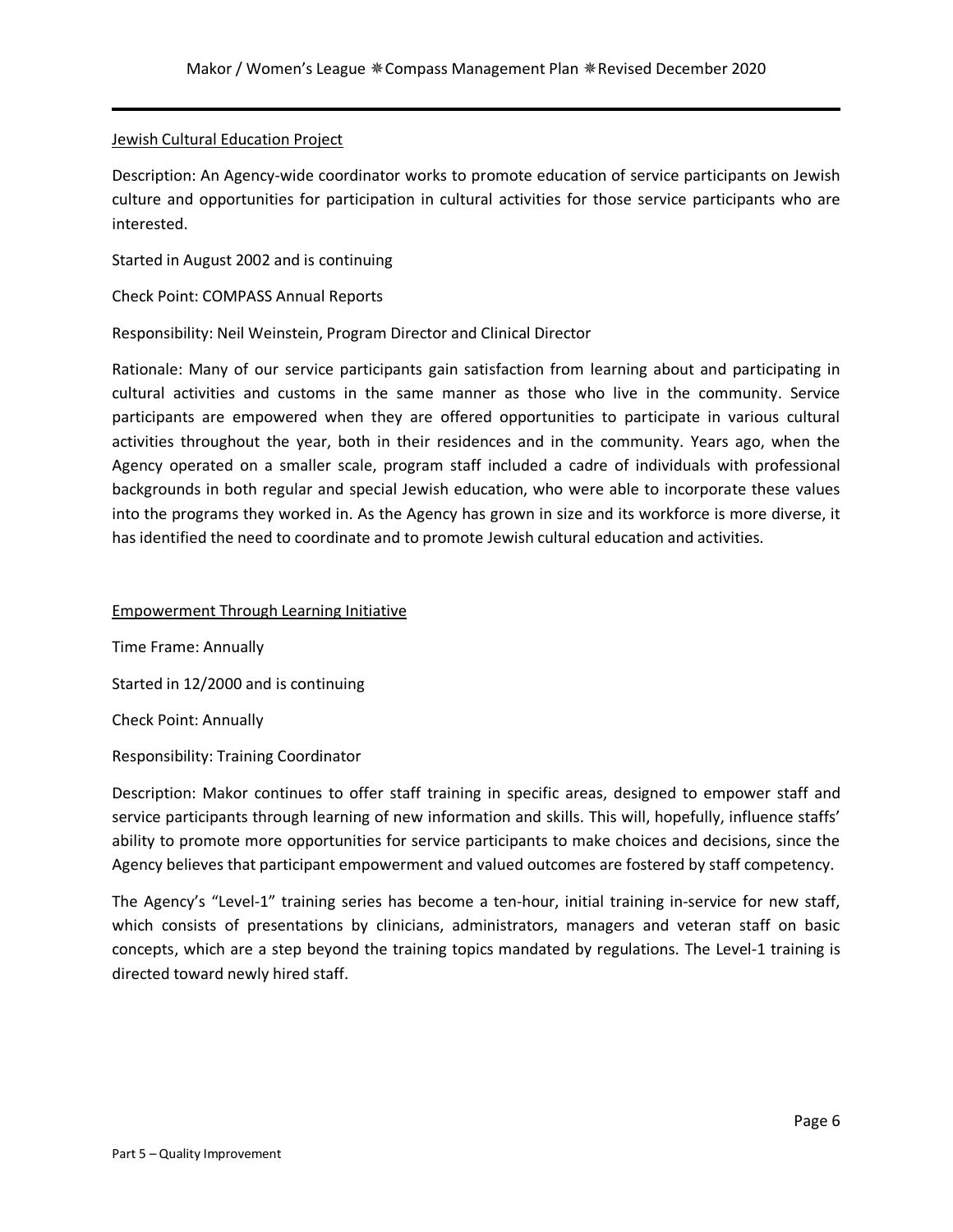# Makor / YU College Experience Program

## Responsibility: Dr. Stephen Glicksman

Description: The College Experience Program is a three-year, non-degree program offered in partnership with Yeshiva University. The program is geared towards young men with intellectual disabilities between the ages of 18-25 who are looking to further their education after finishing high school. The program offers job training, life skills training and socialization in the YU college campus environment. Advisors and mentors work with the students to develop career-skills, determine an individual career path, and develop specific job plans and resumes. In addition, the students participate in the many activities and events on campus which allows them to feel part of the YU community and to experience the college lifestyle. Ultimately, the Makor students will leave the program with a certificate of completion, a resume, a reference letter to help them with future job applications, life skills, the tools and the education to make them significantly more independent and prepared for the future. The social aspect of the program is also significant. The Makor students access the resources and opportunities offered on campus and have many opportunities to interact and bond with other students. Likewise, the YU students have opportunities to get to know and be inspired by the Makor students.

# Implementation of Learning Management System (LMS)

Started in 2020. An administrative decision was made to subscribe to an online LMS service and to develop curricula to cover as many mandated training topics as possible, for example, those required by 633.8, NYS and NYC sexual harassment. Other topics are planned.

# Progress:

In 2020, the agency set up an on-line training platform to host both old and new required staff training topics. The program was started and implemented by Yechiel Davis, QA Director and Jordan Fabian, QA. Residence Managers and the QA Department both monitor employee training progress. The program does not replace those topics which are traditionally given directly by a professional, e.g., AMAP or SCIP. The program also does not currently replace those topics that are house-specific, e.g., "Characteristics of persons served" and "Individuals' Health Needs." The program is a viable tool and has been especially helpful during the pandemic. The program has over 650 active users, which includes both DSPs and managerial staff.

#### Core Competencies Implementation

Implementation of an initiative to comply with ADM 2014-03, DSP Core Competencies was started in 2016 as an agency goal. QA led an initiative to implement Agency compliance with the DSP Core Competencies and DSP evaluation program and has been monitoring overall progress. For those